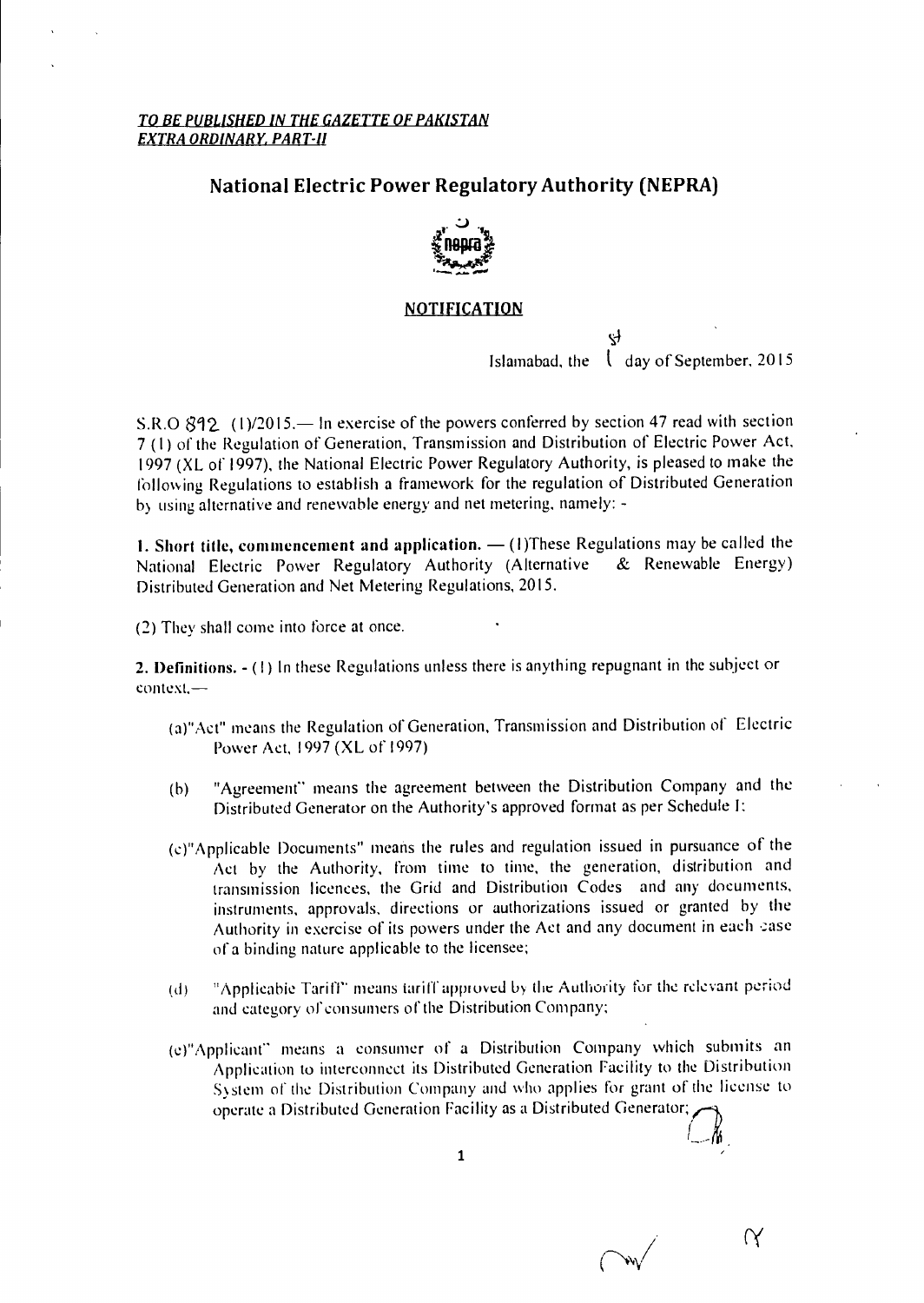- (0 "Application" means the application submitted by an Applicant to Distribution Company, for interconnection of a Distributed Generation Facility to the Distribution System of a Distribution Company and includes application for grant of license to the Authority;
- "Authority" means the National Electric Power Regulatory Authority established  $(g)$ under the Act:
- (h) "Billing Cycle" means energy recorded by the meters in a period of thirty days;
- (i) "Distributed Generation Facility" means a facility set up by a Distributed Generator using Solar or Wind energy resource for generation of electricity up to I MW;
- (j) "Distributed Generation" means electrical power generation by solar or wind that is interconnected to the Distribution System of the Distribution Company at Interconnection Point;
- (k) "Distributed Generator" means a Distribution Company's 3 phase 400V or I I kV consumer i.e. domestic, commercial or industrial and who owns and/or operates the Distribution Generation Facility, and is responsible for the rights and obligations related to the Agreement and licensed by the Authority under these Regulations;
- (I) "Distribution System" means the distribution facilities situated within the Service Territory owned or operated by the licensee for distribution of electric power including, without limitation, electric lines or circuits, electric plant, meters, interconnection facilities or other facilities operating at the distribution voltage, and shall also include any other electric lines, circuits, transformers, sub-stations, electric plant, interconnection facilities or other facilities determined by the Authority as forming part of the distribution system, whether or not operating at the distribution voltage;
- (m) "Fault" means an equipment failure, conductor failure, short circuit, or other condition resulting from abnormally high or low amounts of current from the power system;
- (n) "Grid Code" means the gutdelines, standards and procedures of technical and commercial aspects for tht access, use and operation of transmission system and transmission facilities of NTDC as modified and approved by Authority from time to time;
- (o) "Interconnection Facilities" means the equipment, including, without limitation, electrical lines or circuits, transformers, switch gear, safety and protective devices, meters or electrical plant, used for interconnection services;
- (p) "Interconnection Point" means the point where the metering, installation and protection apparatus of the Distributed Generator is connected to the Distribution System of the Distribution Company;
- (g) "kWh" means kilowatt hour; **2**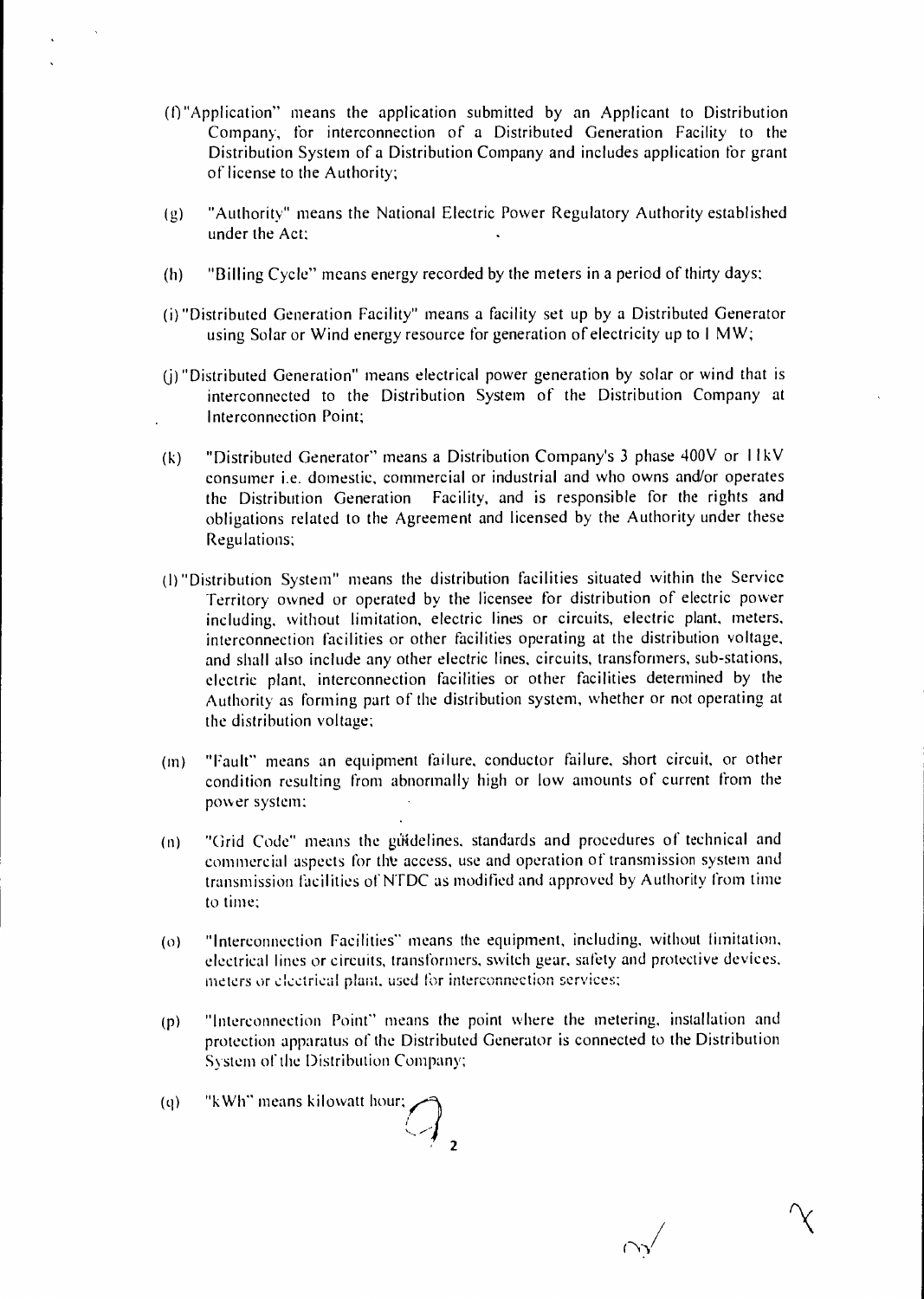- (r)"MW" means megawatt;
- (s)"Net Energy Billing" means a billing and metering practice under which a Distributed Generator is billed on the basis of net energy over the billing cycle;
- (t) Net Energy" means a balance (positive or negative) of the kWh generated by Distributed Generator against the kWh supplied by Distribution Company at the end of Billing Cycle;
- "Net Metering Facility" means a facility comprising of one or two meters for measuring the kWh generated by Distributed Generator and supplied by Distribution Company for determining the net energy; (u)
- (v) "Registrar" means a person designated by the Authority to register and record the receipt of communications, applications and petitions filed with the Authority and to perform such other duties under these Regulations as may from time to time be assigned by the Authority; and
- (w) "Tariff" means the rates, charges, terms and conditions for sale of electric power to consumers as approved by the Authority and duly notified by the Federal Government from time to time.

2) The words and expressions used but not defined in these Regulations shall have the same meaning as are assigned to them in the Act.

### **APPLICATION AND INTERCONNECTION PROCESS**

### **3. Application Process for Interconnecting Distributed Generation Facility.—**

**(I)** Any person who meets the requirements of a Distributed Generator as defined under the regulations 2(k) is eligible for submitting application as specified in Schedule-II to a Distribution Company.

Provided that the Distribution Company shall be bound to provide information and Authority's approved documents in response to the request from Applicant free of cost within two working days.

(2) Application to Distribution Company along with necessary documents shall be submitted by intending Distributed Generator to Distribution Company.

(3) Within five working days of receiving an Application, the Distribution Company shall acknowledge its receipt and inform the Applicant whether the Application is completed in all respect.

Provided that in case of any missing information or documents the Applicant shall provide the same to Distribution Company within seven working days of being informed by Distribution Company.

(4) Upon being satisfied that the Application is complete in all respect, the Distribution Company shall perform an initial review to determine whether the Applicant qualifies for Interconnection Facility, or may qualify subject to additional requirements.

**3**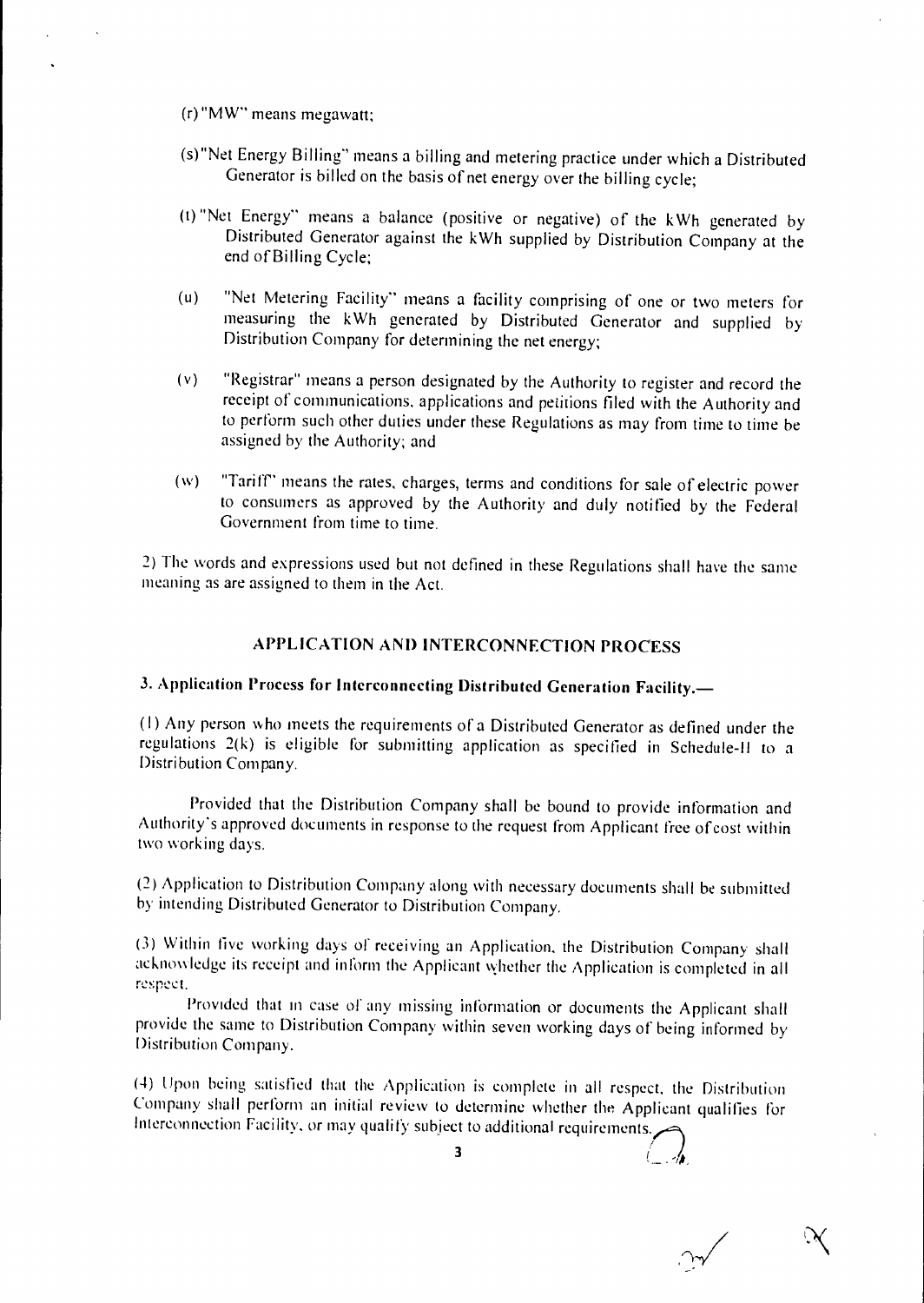Provided that the initial review shall be completed within twenty working days.

(5) In case the initial review reveals that the proposed facility is not technically feasible, the Distribution Company shall return the Application and communicate the reasons to the Applicant within three working days after the completion of initial review.

(6) If the Distribution Company is satisfied that the Applicant qualifies as Distributed Generator, then the Distribution Company and the Applicant shall enter into an Agreement within ten working days and Distribution Company shall send a copy of the Agreement to the Authority within seven working days of the signing of the Agreement.

(7) Within seven working days of execution of the Agreement, the Distribution Company shall issue the Connection Charge Estimate to the Applicant for the proposed interconnection facility up to the Interconnection Point including the metering installation.

(8) The Applicant shall make the payment of Connection Charge Estimate within twenty days of its issuance.

(9) The Distribution Company shall install and commission the proposed interconnection facility within thirty days of the payment of demand notice by the Applicant.

Provided that the *net* metering arrangement shall commence upon grant of license to the Distributed Generator in accordance with Regulation 4 of these Regulations.

**4. Licensing.– (I)** Notwithstanding anything contained in NEPRA Licensing (Application and Modification Procedure) Regulations, 1999 any consumer who enters into an Agreement with the Distribution Company under net metering arrangement qualifies for grant of a Distributed Generator License.

(2) Distribution Company shall forward the Application for grant of License as specified in Schedule -III to the Authority along with following;

- (a) Agreement
- (b) Application for exemption from the requirement of section 24 of the Act as specified in Schedule-IV,
- (c) Evidence of deposit of fee as may be specified by the Authority as specified in Schedule-V
- (d) Affidavit by Distributed Generator as specified in Schedule-VI

(3) The Authority may, on receipt of the Application and the documents specified in subregulation (2), grant a license as specified in Schedule VII to the Applicant.

**5. General Powers, Rights and Obligations of the Distribution Company.— (1) A** Distribution Company shall.

(a) allow any of its consumers to establish Distributed Generating facilities to be interconnected with its Distribution System using either (a) a standard meter capable of registering the flow of electricity in two directions, or (b) two separate meters one for selling electricity to the Distribution Company and other for purchasing *e* lectricity from the Distribution Company.

 $\bigcap$ **' 4**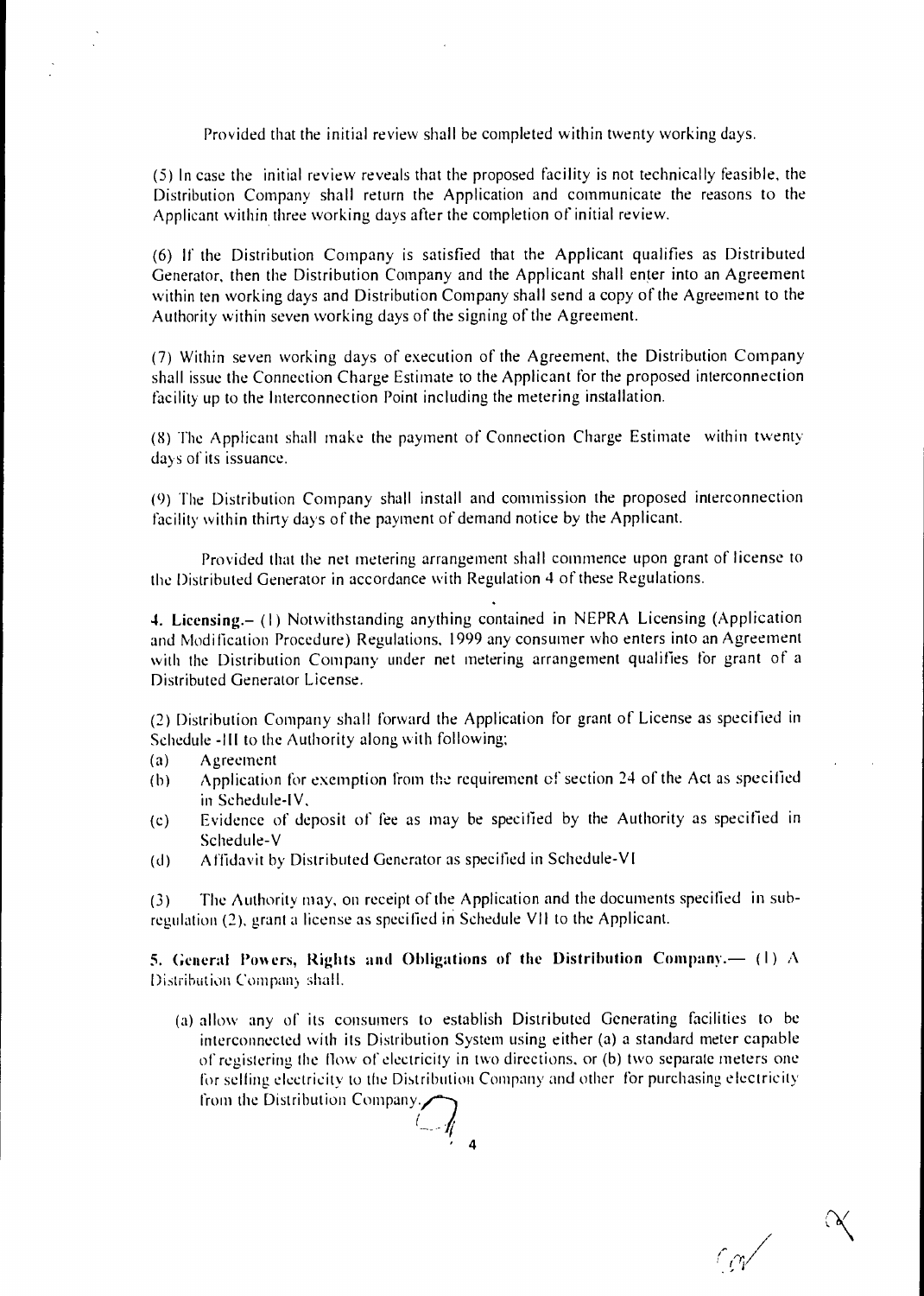(b) enter into an Agreement with the Distributed Generator, and shall grant interconnection approval under Regulation 3 (6) after following due process

Provided that the approval of interconnection facility shall not be unreasonably withheld.

- (c) have the right to review the design of a Distributed Generation Facility and Interconnection Facilities and to inspect the same prior to the commencement of parallel operation with its Distribution System and may require the Distributed Generator to make modifications as necessary to comply with the requirements of these Regulations.
- (2) A Distribution Company may limit the operation and/or disconnect or require the disconnection of a Distributed Generation Facility from its Distribution System at any time. with or without notice, in the event of Fault.
- (3) A Distribution Company may also limit the operation and/or disconnect or require the disconnection of Distributed Generation Facility from its Distribution System upon the provision of thirty days written notice for the conditions which include as follows:
	- a) To allow for routine maintenance, repairs or modifications to the Distribution System of the Distribution Company;
	- b) Upon Distribution Company's determination that Distributed Generation Facility is not in compliance with these Regulations;
	- c) Upon termination of the Agreement.
- **6. Rights and Obligations of the Distributed Generator.—** (I) A Distributed Generator shall operate and maintain its Distributed Generation Facility and Interconnection Facilities in accordance with prudent electrical practices.

(2) The Distributed Generator shall not have any right to utilize Distribution Company's Interconnection Facilities for the sale of electricity to any other person.

#### **Terms of Agreement, Termination of Agreement and Dispute Resolution**

**7. Term of Agreement.— (1)** The term of the Agreement between Distributed Generator and Distribution Company shall be three years with effect from commissioning of Distributed Generator Facility.

(2) At the expiry of initial term, the Agreement may be automatically renewed by the mutual understanding between the Distributed Generator and the Distribution Company for another term of three years and so on.

**8. Termination of Agreement.** (1) The Distributed Generator may terminate the Agreement upon thirty days written notice it the Distributed Generator decides to discontinue the sale of electricity to the Distribution Company.

(2) The Distribution Company shall not terminate the Agreement in any event without prior approval of the Authority.

**5** 

 $Q_{\rm p}$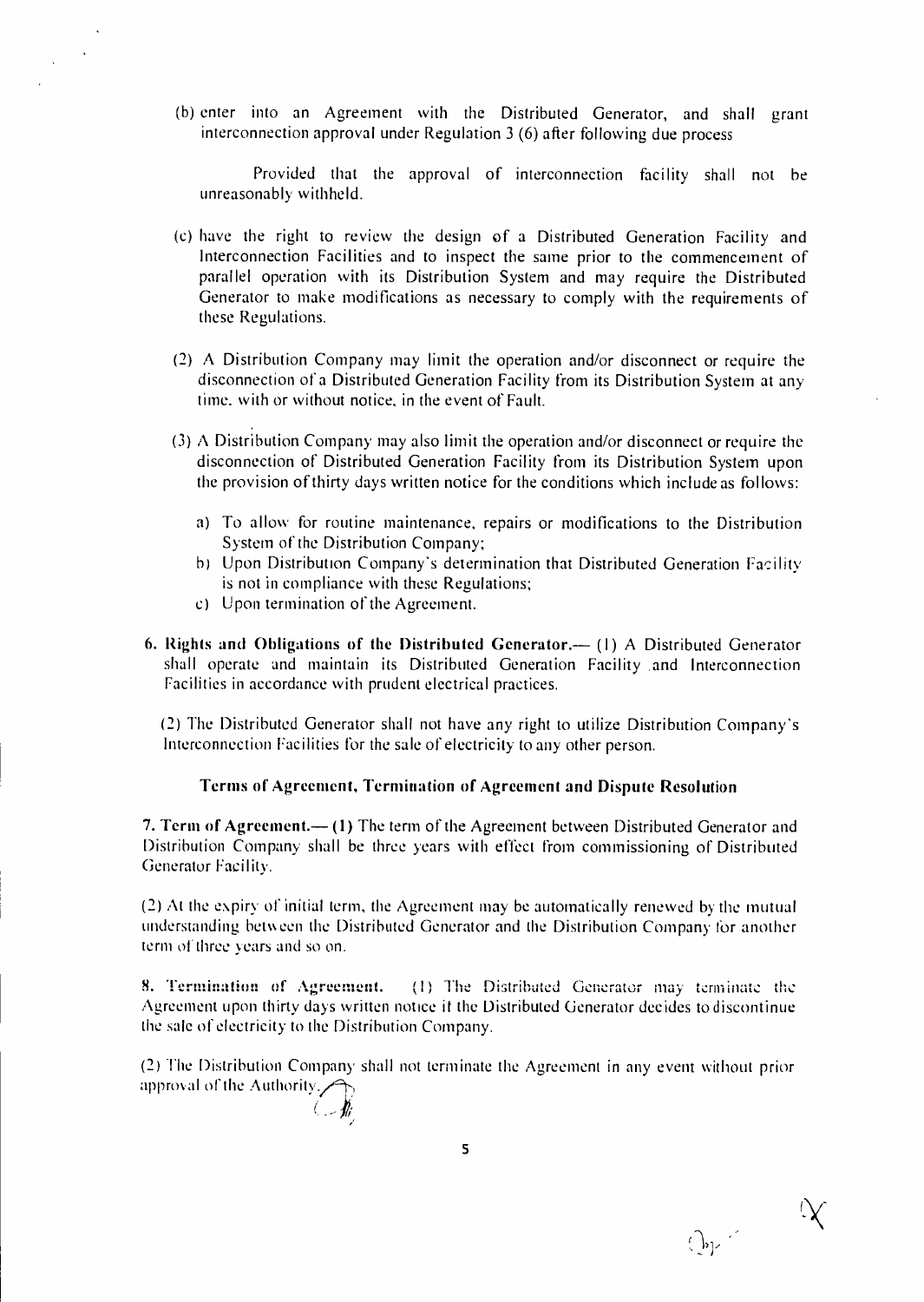(3) All rights and obligations accrued up to termination shall continue in force upon termination.

### **DISTRIBUTED GENERATION FCAILITY DESIGN AND OPERATING REQUIREMENTS**

**9. Protection Requirements.—** (I) The protection and control diagrams for the interconnection of the Distributed Generator shall be in accordance with the provisions of the Grid and Distribution Codes and approved by the Distribution Company prior to commissioning of the proposed Interconnection Facilities and a typical single line diagram as specified in Schedule-VIII.

(2) The Distributed Generator shall be responsible for the installation of equipment, including, w ithout limitation, electrical lines or circuits, transformers, switch gear, safety and protective devices, meters or electrical plant, to be used for interconnection.

Provided that, if the Distributed Generator is unable to install equipment, including, without limitation, electrical lines or circuits, transformers, switch gear, safety and protective devices, meters or electrical plant, used for interconnection, the Distribution Company may execute the requisite work in case the Distributed Generator offers to deposit the cost to he incurred on the requisite work at mutually agreed terms.

(3) The protective functions shall he equipped with automatic means to prevent reconnection of the Distributed Generation Facility with the Distribution facilities of the Distribution Company;

Provided that the service voltage and frequency is of specified setting and is stable and mutually agreed between the Distribution Company and the Distributed Generator.

(4) The Distributed Generator will furnish and install a manual disconnect device that has a visual break to isolate the Distributed Generation Facility from the Distribution facilities.

(5) The grid connected inverters and generators shall comply with Underwriter Laboratories UL 1741 standard (Inverters, Converters, Controllers and Interconnection System Equipment for Use w ith Distributed Energy Resources) which addresses the electrical interconnection design of various forms of generating equipment, IEEE 1547 2003, IEC 61215, EN or other international standards.

10. Prevention of Interference.- (1) The Distributed Generator shall not operate such equipment that superimposes upon the Distribution System a voltage or current that interferes with Distribution Company's operations, service to its consumers, or communication facilities.

(2) In the event of such interference, the Distributed Generator must diligently pursue and take corrective action at its own expense alter being given notice and reasonable time to do so by the Distribution Company.

(3) On account of any failure on part of the Distributed Generator to take timely corrective action, the Distribution Company may, without liability, disconnect the Distribution Generation facility from the Distribution System, in accordance with these Regulations.

**6 '**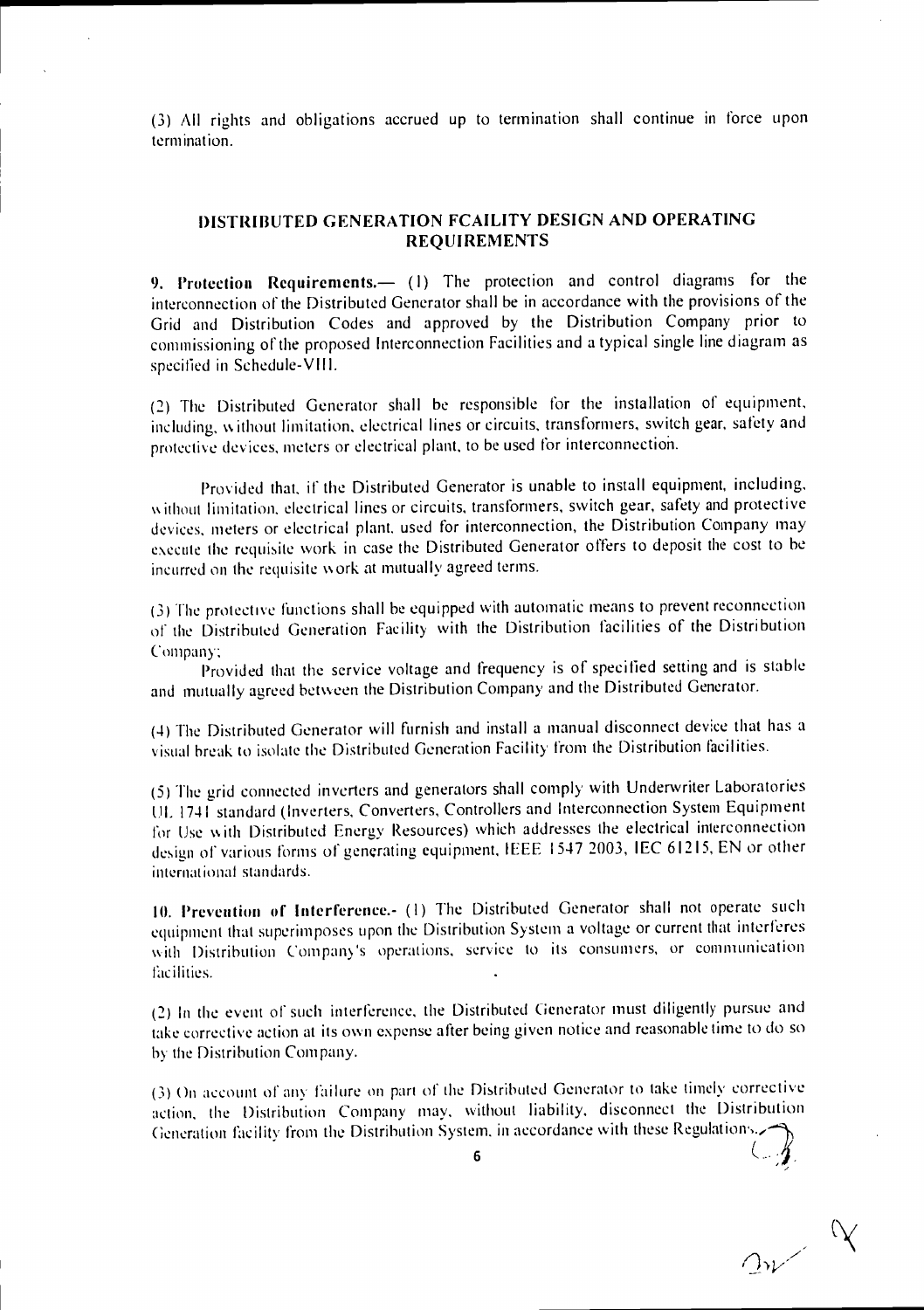**11. Voltage and Frequency Range.-** A variation of ±5% and ±1% is permissible to the nominal voltage and frequency respectively.

### **INTERCONNECTION FACILITY FINANCING**

# **12. Responsibility for Costs of Interconnecting a Distributed Generation Facility.—**

**(I)** A Distributed Generator shall be responsible for all costs associated with Interconnection Facilities up to the Interconnection Point including metering installation.

(2) The Distributed Generator shall also be responsible for any costs reasonably incurred by Distribution Company in providing, operating, or maintaining Interconnection Facilities and Distribution System improvements required solely for the interconnection of the Distributed Generation Facility with Distribution Company's Distribution System.

(3) In case of non-availability of meter(s) with Distribution Company, the Distributed Generator may procure such meter(s) directly subject to testing by Distribution Company, before installation.

### **NET ENERGY METERING SERVICES**

**13. Metering Requirements.— (I)** The equipment installed for net metering shall be capable of accurately measuring the flow of electricity in two directions.

Provided that in case two separate meters are installed, the net energy metering calculation shall yield the same result as when a single meter is used.

(2) The Net Energy Metering Facility, shall meet all safety and protection requirements that are necessary to assure safe and reliable operation of the Distributed Generation Facility when connected to the Distribution System of the Distribution Company and that have been approved by the Authority.

**14. Billing for Net Metering.—** (I) At the end of each Billing Cycle following the date of final interconnection of Distributed Generation Facility to the Distribution System of the Distribution Company, the Distribution Company shall net off the kWh supplied by Distributed Generator against the kWh supplied by it.

Provided that the meter readings shall be carried out preferably through Hand Held Units (HHU) and through automated means as directed by the Authority from time to time.

(2) In case the kWh supplied by Distribution Company exceed the kWh supplied by Distributed Generator, the Distributed Generator shall he billed for the net kWh in accordance with the Applicable Tariff.

(3) In case the kWh supplied by Distributed Generator exceed the kWh supplied by Distribution Company, the net kWh shall be credited against Distributed Generator's next billing cycle for future consumption, or shall be paid by the Distribution Company to the  $\sim$   $\sim$ Distributed Generator quarterly. $\blacktriangleright$ 

7

ी भ

11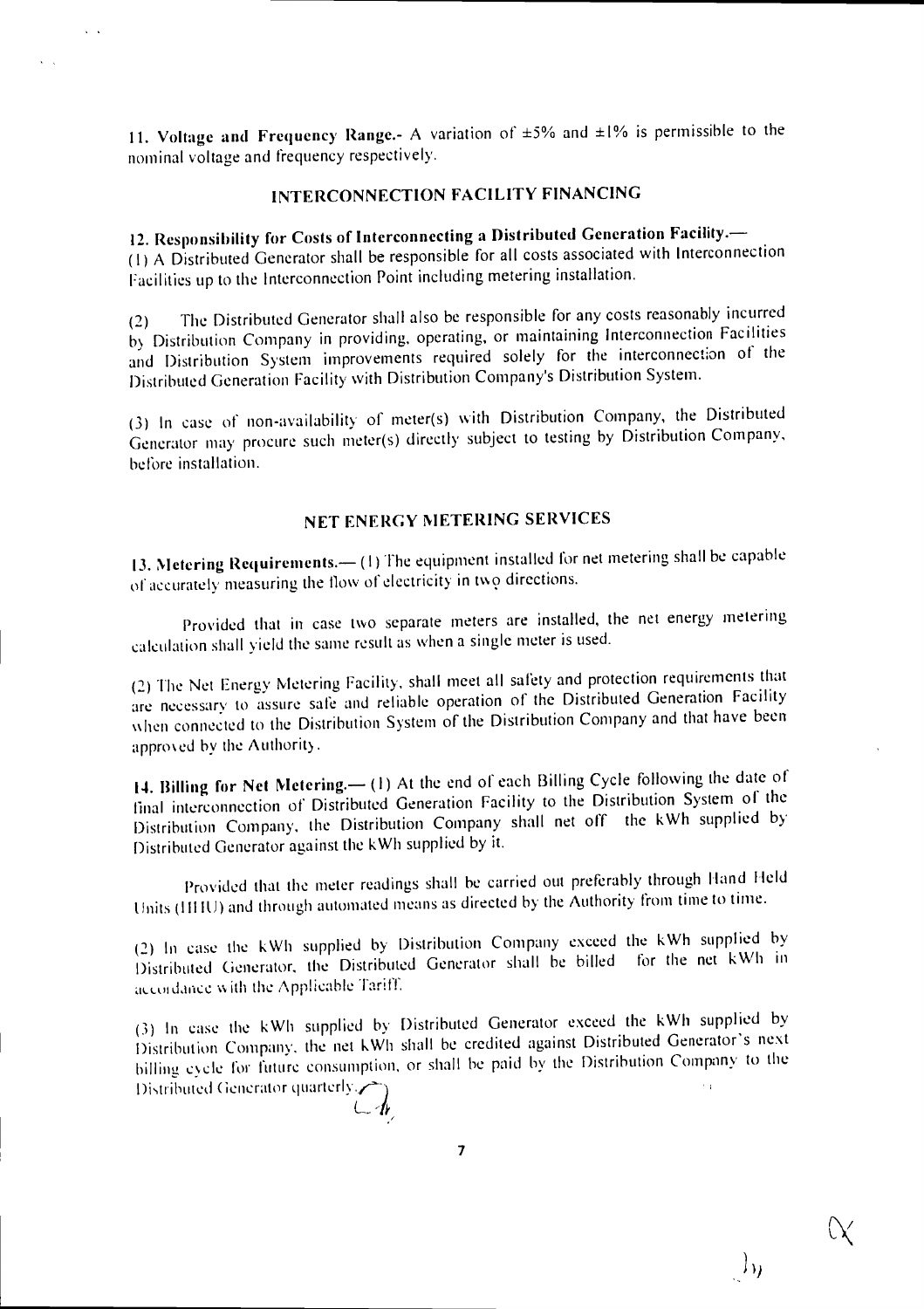Provided that where the Distributed Generator is to be paid, the kWh in a month will be charged at the tariff of that respective month.

(4) The tariff payable by the Distribution Company shall only be the off-peak rate of the respective consumer category of the respective month and other rates such as variable charges for peak time, fixed charges, fuel price adjustment, duties/levies will not be payable by Distribution Company.

**15. Power of the Authority to give directions, instructions and guidelines.— (I)** For carrying out the purposes of these Regulations, the Authority may issue directions, instructions and guidelines to the Distributed Generator and the Distribution Company in the form and manner determined by the Authority, which shall be complied with by the Distributed Generator and the Distribution Company.

(2) The Authority may, on representation made to it or on its own motion modify or cancel any direction, instruction or guidelines issued under sub-rule (1), and in so modifying or cancelling any direction, instruction or guidelines may impose such conditions as it thinks fit.

**16. Power to require information.—The** Authority may, at any time, by notice in writing require any director, officer and member of the Distribution Company and/or the Distributed Generator, generally or in particular to furnish it within the time specified therein or such further time as the Authority may allow, with any statement or information and without prejudice to the generality of the foregoing power, may call for information, at such intervals as the Authority may deem necessary.

**17. Resolution of disputes.—** Any dispute or disagreement between Distributed Generator and Distribution Company relating to any matter arising out of, or in connection with, the activities covered under the Regulations shall he submitted for decision to the Authority.

**18. Penalty for failure, refusal to comply with, or contravention with any provision of the Regulations.— If** any person fails or refuses to comply with, or contravenes any of the provisions of these Regulations or any direction or order passed by the Authority under these Regulations or knowingly or will fully authorizes or permit such failure, refusal or

No. NEPRA/NMR-01/ produced to 100 million rupees. - ■ ..)r-<sup>1</sup> **(Syed Safeer Hussain)**  Registrar<br> $\bigvee_{\alpha \in \mathbb{R}^n} e^{\frac{1}{2} \sum_{i=1}^n \alpha_i}$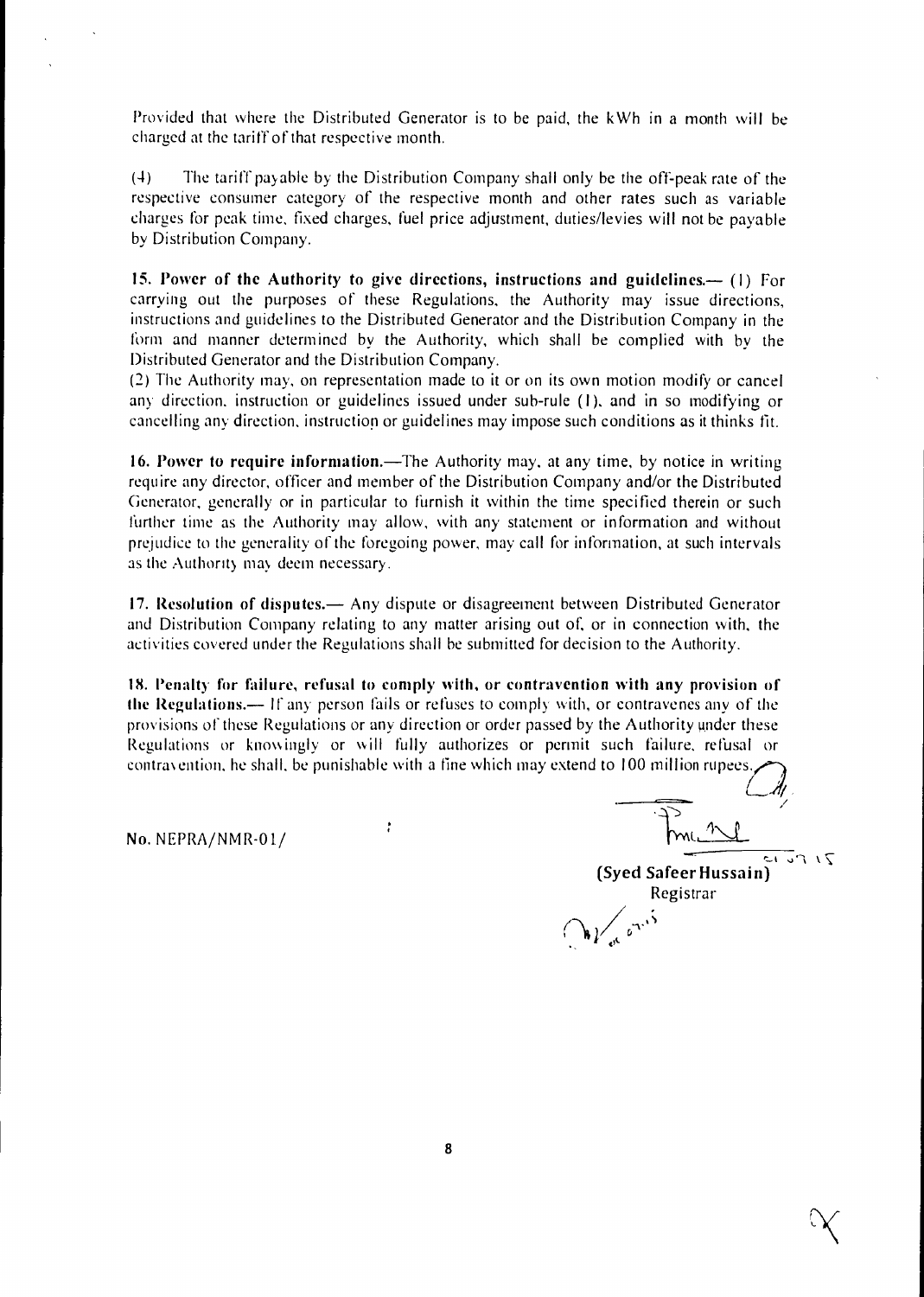$\frac{1}{2}$ 

### **Schedule-I [See Regulation 2 (1) (b)]**

# **Distributed Generation Interconnection Agreement (1 KW to 1MW) between Distributed Generator and Distribution Company**

| entered in to this<br>(year) by and between | The Distributed Generation Interconnection Agreement (the "Agreement"), is made and<br>$(month)$ ,<br>$(day)$ of                                                                                            |
|---------------------------------------------|-------------------------------------------------------------------------------------------------------------------------------------------------------------------------------------------------------------|
| hereinafter called "DISCO" and<br>"Party".  | hereinafter called the<br>"Applicant". Applicant shall be 3 phase 400V or 11kV DISCO's consumer. DISCO and the<br>Applicant are hereinafter collectively referred to as the "Parties" and individually as a |

#### **Recitals**

- A. DISCO is the owner of the electric distribution system serving [Insert legal description of property or address] "DISCO's Distribution System"
- Applicant desires to install a Distributed Generator (DG) facility or energy storage device using solar or wind energy resources with a capacity greater than I KW but no more than I MW, including related interconnection equipment (the "DG Facility") and to interconnect the DG Facility to the DISCO's distribution system.
- C. DISCO has previously reviewed and approved Applicant's DG Interconnection Applicant Form dated \_\_\_\_\_\_\_\_\_\_\_\_\_\_, and supporting materials (the Application"). The completed Application is attached as Exhibit I and incorporated into this Agreement.
- D. Applicant wishes to interconnect the DG Facility to DISCO's distribution system and DISCO is willing to permit such interconnection subject to the terms and conditions set forth: (1) the completed Application approved by DISCO; (2) this Agreement.
- F. No agency or partnership is created with the interconnection of the applicants DG Facility.  $\mathbf{t}$

### Agreement

NOW TI IEREFORE, in consideration of the foregoing Recitals and for good and valuable consideration, the DISCO and Applicant agree as follows:

### 1. Design **Requirement**

The DG Facility shall be installed in compliance with NEPRA (Alternative & Renewable Energy) Distributed Generation/ Net Metering Regulations 2015,

**9**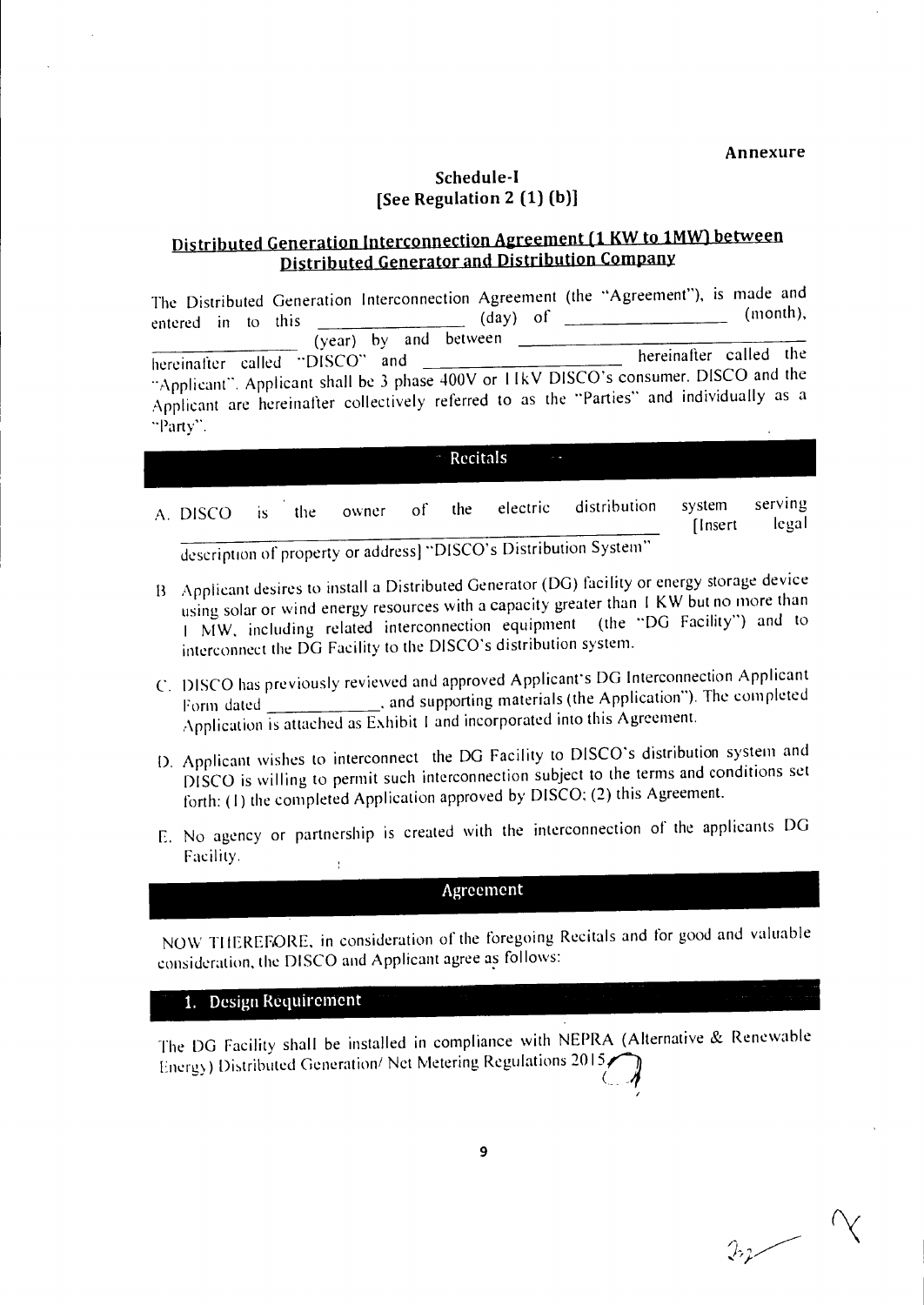### 2. Applicant's Representations and Warranties

Applicant represents and warrants that:

- a. The DG Facility is fully and accurately described in the Application;
- b. All information in the Application is true and correct;
- c. The DG Facility has been installed to Applicant's satisfaction;
- d. Applicant has been given warranty information and an operation manual for the DG Facility;
- e. Applicant has been adequately instructed in the operation and maintenance of the DG Facility.

#### 3. Interconnection Disconnect Switch

The DISCO may require that the Applicant furnish and install an interconnection disconnect switch that opens, with a visual break, all underground poles of the interconnection circuit. The interconnection disconnect switch shall he rated for the voltage and fault current requirements of the DC, Facility, and shall meet all applicable IEC, IEEE Standards, as well as applicable requirements of the NEPRA Grid Code. The switch enclosure shall be properly erounded. The interconnection disconnect switch shall be accessible at all times, located for ease of access of DISCO personnel, and shall be capable of being locked in the open position. The Applicant shall follow the DISCO's recommended switching, clearance, tagging, and locking procedures.

#### 4. Modifications to the DG Facility

Applicant shall notify DISCO of plans for any material modification to the DG Facility by providing at least forty working days of advance notice. "Material Modification" is defined as any modification that changes the maximum electrical output of the DG Facility or changes the interconnection equipment. The notification shall consist of a completed, revised Application and such supporting materials as may be reasonably requested by DISCO. Applicant agrees not to commence installation of any material modification to the DG Facility until DISCO has approved the revised Application.

#### 5. Insurance, Indemnification, Liability

5.I Distributed Generator shall obtain and maintain appropriate insurance for third party personal injury and general commercial liability.

5.2 Each party as indeminitor shall defend, hold harmless, and indemnify the other party and the directors, officers, employees, and agents of the other party against and from any and all loss. liability. damage. claim, cost, charge, demand, or expense (including any direct, indirect or consequential loss, liability, damage, claim, cost, charge, demand, or expense, including attorneys' fees) for injury of death to persons, including employees of either party. and damage to property, including property of either party, arising out of or in connection with (a) the engineering, design, construction, maintenance, repair, operation, supervision, inspection, testing, protection or ownership of the indeminitor's facilities, or (b) the making of replacements, additions, betterments to, or reconstruction of the indeminitor's facilities. I his indemnit) shall apply notwithstanding the active or passive negligence of the indeminitee. However, neither party shall be indemnified hereunder for its loss, liability

 $\lambda_1$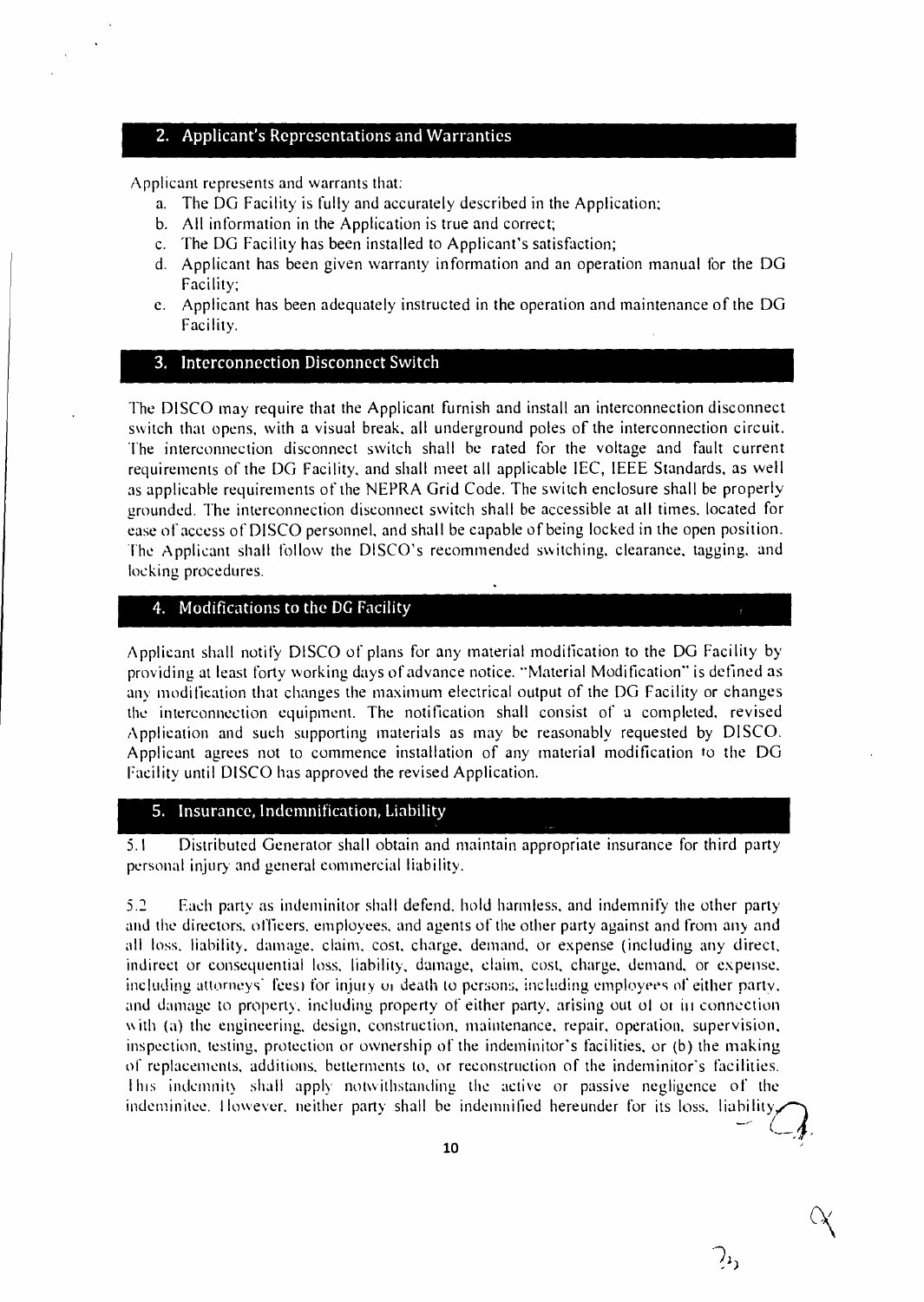damage, claim, cost, charge, demand, or expense resulting from its sole negligence or willful misconduct.

5.3 The indeminitor shall, on the other party's request, defend any suit asserting a claim covered by this indemnity and shall pay for all costs, including reasonable attorney fees, that may he incurred by the other party in enforcing this indemnity.

5.4 The provisions of this Section shall not be construed to relieve any insurer of its obligations to pay any insurance claims in accordance with the provisions of any valid insurance policy.

5.5 Except as otherwise provided in this section, neither party shall be liable to the other party for consequential or remote damages incurred by that party.

### 6. DG Facility commissioning Testing

Applicant shall notify DISCO in writing that installation of DG Facility is complete and that the interconnection equipment is available for testing by DISCO at least fifteen working days duly certified by Electrical Inspector before Applicant interconnects the DG Facility with DISCO's Distribution System. DISCO shall thereupon have the right to test the DG Facility. DISCO shall also have the right to witness any testing by Applicant of the DG Facility. Any DISCO testing of the DG Facility shall be completed within ten working days. After the testing which is to the satisfaction of both parties, the DG facility may be interconnected with the distribution system of DISCO to be witnessed by representatives of both parties within thirty eight days.

### 7. Access to DG Facility

Applicant shall permit DISCO's employees and agents to enter the property on which the DG Facility is located at any reasonable time for the purposes of inspecting and/or testing Applicant's DG Facility to ensure its continued safe and satisfactory operation and the accuracy of DISCO meters. Such inspections shall not relieve Applicant from its obligation to maintain the DG Facility and any related equipment owned by Applicant in safe and satisfactory operating conditions.

DISCO shall have the right to witness any testing by Applicant of the DG Facility.

#### 8. Temporary Disconnection of a DG Facility

DISCO may limit the operation and/or disconnect or require the disconnection of a DG facility from DISCO's Distribution System at any time, with or without notice, in the event of fault. DISCO may also limit the operation and/or disconnect or require the disconnection of DC facility from DISCO's Distribution System upon the provision of 30 days written notice for the conditions to allow for routine maintenance, repairs or modifications to DISCO's Distribution System:

#### 9. Disputes; Right to Appeal to Authority

Nothing in this Agreement prevents Applicant from filing a petition with the Authority to appeal any requirement imposed by DISCO as a condition to interconnection of DG Facility.

 $a$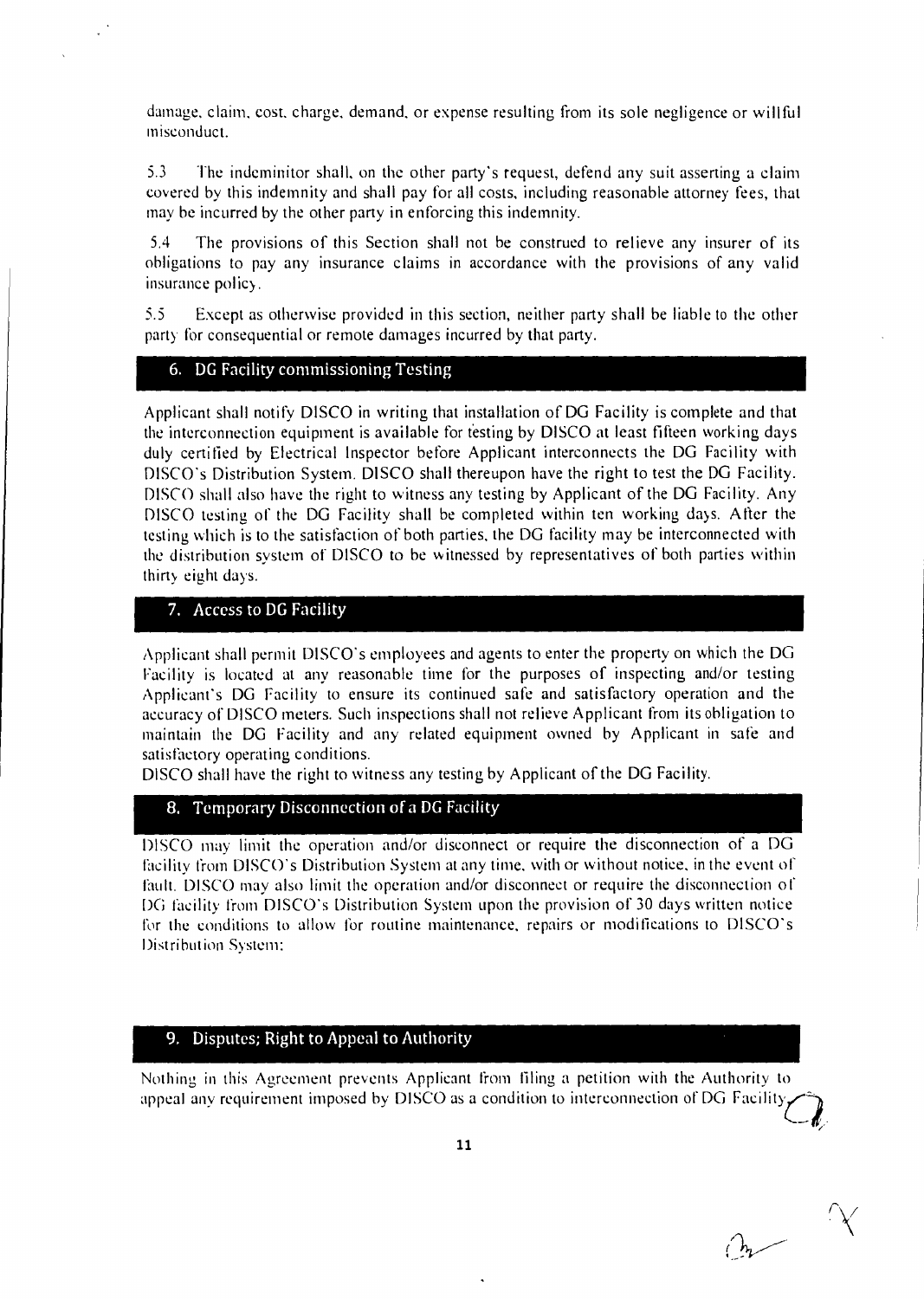that applicant alleges is unreasonable. In case of a dispute, the decision of the Authority shall be final and binding on both the parties.

# 10. Amendments; Non-Waiver

Any amendment or modification to this Agreement must be in writing and executed by Applicant and DISCO. The failure of Applicant or DISCO to insist on performance by the other Party of any provision of this Agreement shall not waive the right of the Party who failed to insist on performance to enforce the same provision at a later time.

# 11. Term and Termination of Agreement

The term of Agreement between Distributed Generator and DISCO shall be three years with effect from the date of commissioning of DG facility. At the expiry of initial term, the Agreement may be automatically renewed by the mutual understanding between Distributed Generator and DISCO for another term of three years and so on.

- a. DISCO may limit the operation and/or disconnect or require the disconnection of a DG facility from DISCO's Distribution System at any time, with or without notice, in the event of fault. DISCO may also limit the operation and/or disconnect or require the disconnection of DG facility from DISCO'S Distribution System upon the provision of 30 days written notice for the conditions which including as follows:
- To allow for routine maintenance, repairs or modifications to DISCO's Distribution
- System:<br>Upon DISCO's determination that DG facility is not in compliance with these Rules:
- Upon termination of the Agreement.
- b. This Agreement may be terminated in accordance with these Regulations.
- c. The Distributed Generator may terminate the agreement upon thirty days written<br>c. The Distributed Generator may terminate to discontinue the sale of electricity to notice if the Distributed Generator determines to discontinue the sale of electricity to the DISCO.
- d. The DISCO shall not terminate the Agreement in any event without prior approval of the Authority.
- e. All rights and obligations accrued up to termination shall continue in force upon termination.

# 12. Successors and Assigns

- a. Assignment by Applicant: Applicant shall not assign its rights and obligations under this Agreement in whole or in part without the prior written consent of DISCO, which consent shall not he unreasonably withheld or unduly delayed. DISCO may withhold its consent to any proposed assignment if the proposed assignee fails to assume the obligations of Applicant under this Agreement in writing.
- f. Assignment by DISCO. The DISCO shall have the right to assign this agreement in whole upon written notification to the Applicant.
- c. Successors. This Agreement shall be binding upon the personal representatives, heirs,
- successors, and permitted assigns of the respective Parties.

 $\Delta_{1}$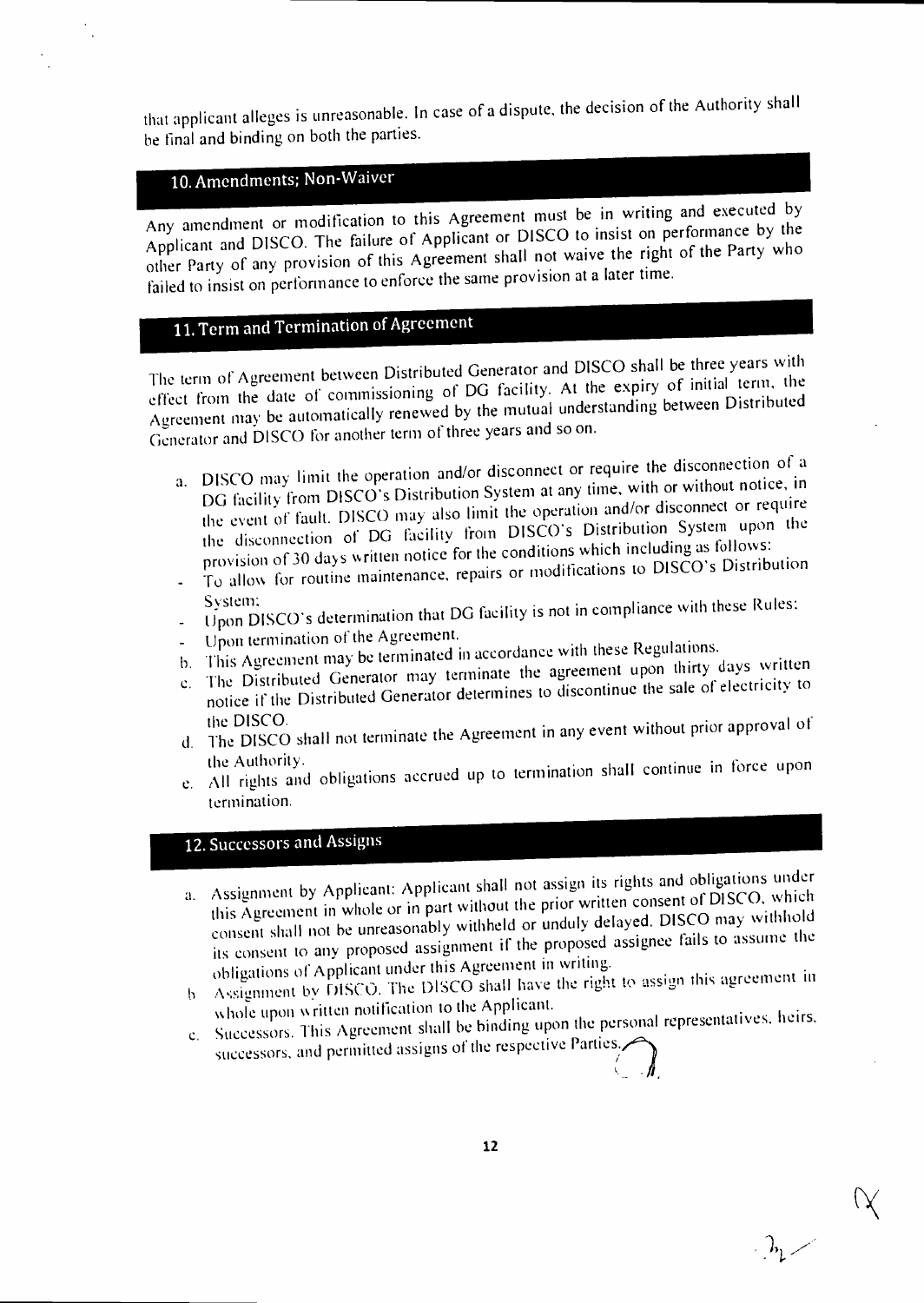# 13. Applicant and DISCO Signature and Seal

 $\ddot{\phantom{0}}$ 

 $\ddot{\phantom{0}}$ 

 $\sim$ 

 $\ddot{\phantom{a}}$ 

IN WITNESS WHEREOF, Applicant and DISCO have executed this Agreement as of the year and date first set forth above.

| <b>Applicant Signature &amp; Date</b> | DISCO's Signature with Seal & Date |
|---------------------------------------|------------------------------------|
|                                       |                                    |
|                                       |                                    |
|                                       |                                    |
|                                       |                                    |

| Title | Title |
|-------|-------|
|       |       |
|       |       |

| Witness No.1 (Name & Signature) | Witness No. 1 (Name & Signature) |
|---------------------------------|----------------------------------|
|                                 |                                  |
|                                 |                                  |
|                                 |                                  |
|                                 |                                  |

| Witness No. 2 (Name & Signature) | Witness No. 2 (Name & Signature) |
|----------------------------------|----------------------------------|
|                                  |                                  |
|                                  |                                  |
|                                  |                                  |
|                                  |                                  |

 $Q_{\rm{max}}$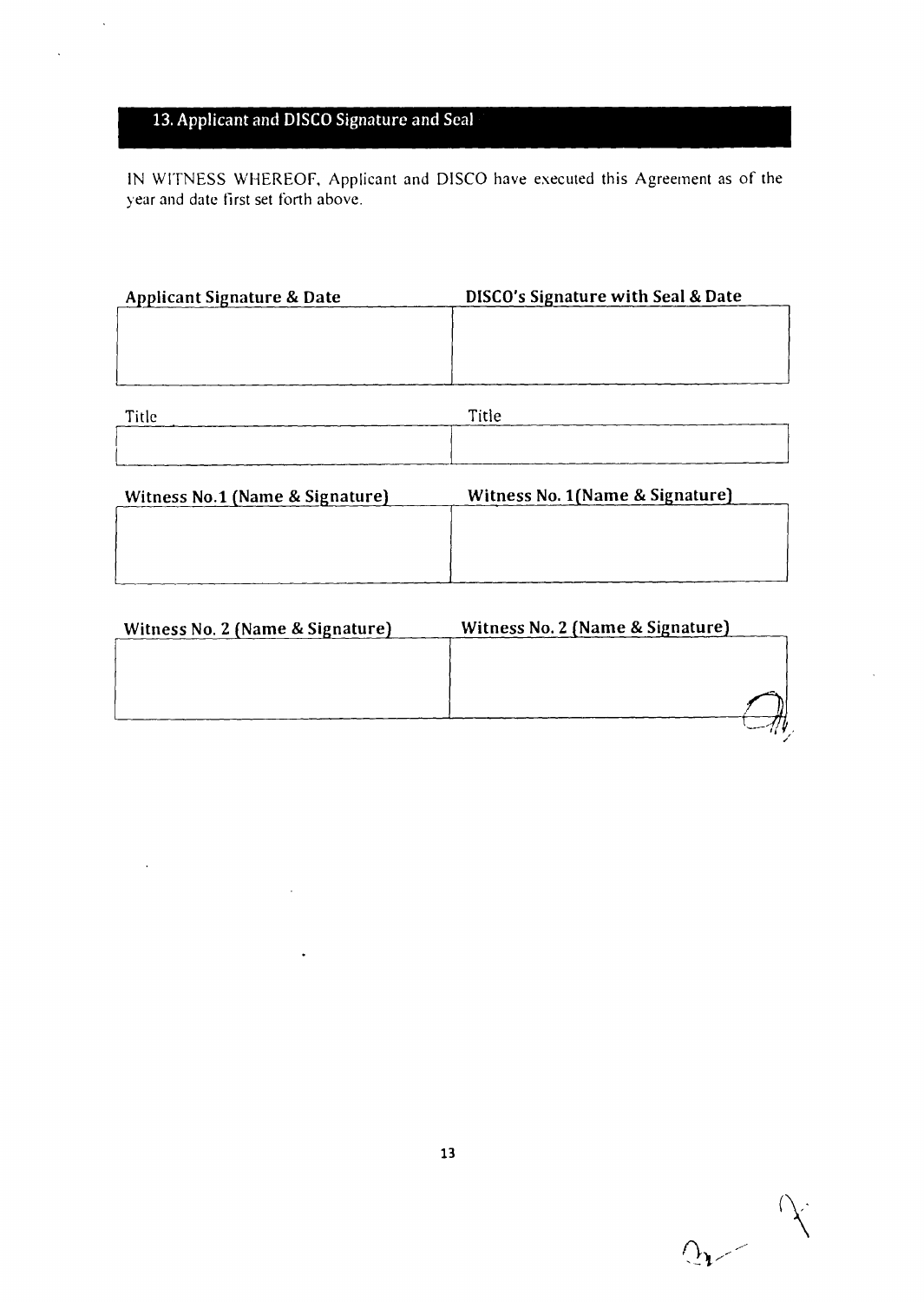# Schedule - II See Regulation 3 (1)]<br>Standard Distributed Generation Application Form For Distribution Company

| Name & Address of DISCO<br>National Electric Power Regulatory Authority<br>(NEPRA)<br><u>A San American Barba Shanya Thank Shakar ta ta 200 a ta 200 a ta 200 a ta 200 a ta 200 a ta 200 a ta 200 a ta</u><br><b>First Name</b><br><b>Applicants Last Name</b><br>CNIC of Applicant/CUIN in case of Company (Copy to be attached)<br><b>Applicant's Mailing Address</b><br>Applicant's Phone Number & Email Adress<br>Fax:<br>Othee:<br>Email:<br>Cell:<br><b>Emergency Contact Numbers</b><br>NASH A MARKETING<br>A CAR HOLD OF BUILDING AND ALL AND<br>Address at which DG facility is located<br>latitude - Longitude (i.e. 490 32' 06" N -- 910 64' 18" -- optional)<br>A STATISTICAL AND CONTINUES OF THE COMMUNICATION OF THE COMMUNICATION OF THE COMMUNICATION OF THE CONTINUES.<br>$\mathcal{L}^{\text{max}}$<br>as Other:<br><b>En</b> Lease |                      | A DEL COLORADO DE SU DEL CARLO DE DE CONSUMERADO DE PORTUGAL DE CONSUMERADO DE CONSUMIENTO DE CONSUMIENTO DE C |
|--------------------------------------------------------------------------------------------------------------------------------------------------------------------------------------------------------------------------------------------------------------------------------------------------------------------------------------------------------------------------------------------------------------------------------------------------------------------------------------------------------------------------------------------------------------------------------------------------------------------------------------------------------------------------------------------------------------------------------------------------------------------------------------------------------------------------------------------------------|----------------------|----------------------------------------------------------------------------------------------------------------|
|                                                                                                                                                                                                                                                                                                                                                                                                                                                                                                                                                                                                                                                                                                                                                                                                                                                        |                      |                                                                                                                |
|                                                                                                                                                                                                                                                                                                                                                                                                                                                                                                                                                                                                                                                                                                                                                                                                                                                        |                      |                                                                                                                |
|                                                                                                                                                                                                                                                                                                                                                                                                                                                                                                                                                                                                                                                                                                                                                                                                                                                        |                      |                                                                                                                |
|                                                                                                                                                                                                                                                                                                                                                                                                                                                                                                                                                                                                                                                                                                                                                                                                                                                        |                      |                                                                                                                |
|                                                                                                                                                                                                                                                                                                                                                                                                                                                                                                                                                                                                                                                                                                                                                                                                                                                        |                      |                                                                                                                |
|                                                                                                                                                                                                                                                                                                                                                                                                                                                                                                                                                                                                                                                                                                                                                                                                                                                        |                      |                                                                                                                |
|                                                                                                                                                                                                                                                                                                                                                                                                                                                                                                                                                                                                                                                                                                                                                                                                                                                        |                      |                                                                                                                |
|                                                                                                                                                                                                                                                                                                                                                                                                                                                                                                                                                                                                                                                                                                                                                                                                                                                        |                      |                                                                                                                |
|                                                                                                                                                                                                                                                                                                                                                                                                                                                                                                                                                                                                                                                                                                                                                                                                                                                        |                      |                                                                                                                |
|                                                                                                                                                                                                                                                                                                                                                                                                                                                                                                                                                                                                                                                                                                                                                                                                                                                        |                      |                                                                                                                |
|                                                                                                                                                                                                                                                                                                                                                                                                                                                                                                                                                                                                                                                                                                                                                                                                                                                        |                      |                                                                                                                |
|                                                                                                                                                                                                                                                                                                                                                                                                                                                                                                                                                                                                                                                                                                                                                                                                                                                        |                      |                                                                                                                |
|                                                                                                                                                                                                                                                                                                                                                                                                                                                                                                                                                                                                                                                                                                                                                                                                                                                        |                      |                                                                                                                |
|                                                                                                                                                                                                                                                                                                                                                                                                                                                                                                                                                                                                                                                                                                                                                                                                                                                        |                      |                                                                                                                |
|                                                                                                                                                                                                                                                                                                                                                                                                                                                                                                                                                                                                                                                                                                                                                                                                                                                        |                      |                                                                                                                |
|                                                                                                                                                                                                                                                                                                                                                                                                                                                                                                                                                                                                                                                                                                                                                                                                                                                        |                      |                                                                                                                |
|                                                                                                                                                                                                                                                                                                                                                                                                                                                                                                                                                                                                                                                                                                                                                                                                                                                        |                      |                                                                                                                |
|                                                                                                                                                                                                                                                                                                                                                                                                                                                                                                                                                                                                                                                                                                                                                                                                                                                        |                      |                                                                                                                |
|                                                                                                                                                                                                                                                                                                                                                                                                                                                                                                                                                                                                                                                                                                                                                                                                                                                        |                      |                                                                                                                |
|                                                                                                                                                                                                                                                                                                                                                                                                                                                                                                                                                                                                                                                                                                                                                                                                                                                        |                      |                                                                                                                |
|                                                                                                                                                                                                                                                                                                                                                                                                                                                                                                                                                                                                                                                                                                                                                                                                                                                        |                      |                                                                                                                |
|                                                                                                                                                                                                                                                                                                                                                                                                                                                                                                                                                                                                                                                                                                                                                                                                                                                        |                      |                                                                                                                |
|                                                                                                                                                                                                                                                                                                                                                                                                                                                                                                                                                                                                                                                                                                                                                                                                                                                        |                      |                                                                                                                |
|                                                                                                                                                                                                                                                                                                                                                                                                                                                                                                                                                                                                                                                                                                                                                                                                                                                        |                      |                                                                                                                |
|                                                                                                                                                                                                                                                                                                                                                                                                                                                                                                                                                                                                                                                                                                                                                                                                                                                        |                      |                                                                                                                |
|                                                                                                                                                                                                                                                                                                                                                                                                                                                                                                                                                                                                                                                                                                                                                                                                                                                        |                      |                                                                                                                |
|                                                                                                                                                                                                                                                                                                                                                                                                                                                                                                                                                                                                                                                                                                                                                                                                                                                        |                      |                                                                                                                |
|                                                                                                                                                                                                                                                                                                                                                                                                                                                                                                                                                                                                                                                                                                                                                                                                                                                        |                      |                                                                                                                |
|                                                                                                                                                                                                                                                                                                                                                                                                                                                                                                                                                                                                                                                                                                                                                                                                                                                        |                      |                                                                                                                |
|                                                                                                                                                                                                                                                                                                                                                                                                                                                                                                                                                                                                                                                                                                                                                                                                                                                        |                      |                                                                                                                |
|                                                                                                                                                                                                                                                                                                                                                                                                                                                                                                                                                                                                                                                                                                                                                                                                                                                        |                      |                                                                                                                |
|                                                                                                                                                                                                                                                                                                                                                                                                                                                                                                                                                                                                                                                                                                                                                                                                                                                        |                      |                                                                                                                |
|                                                                                                                                                                                                                                                                                                                                                                                                                                                                                                                                                                                                                                                                                                                                                                                                                                                        | 58 Co-owner<br>Owner |                                                                                                                |

 $Q_{\mu}$   $\propto$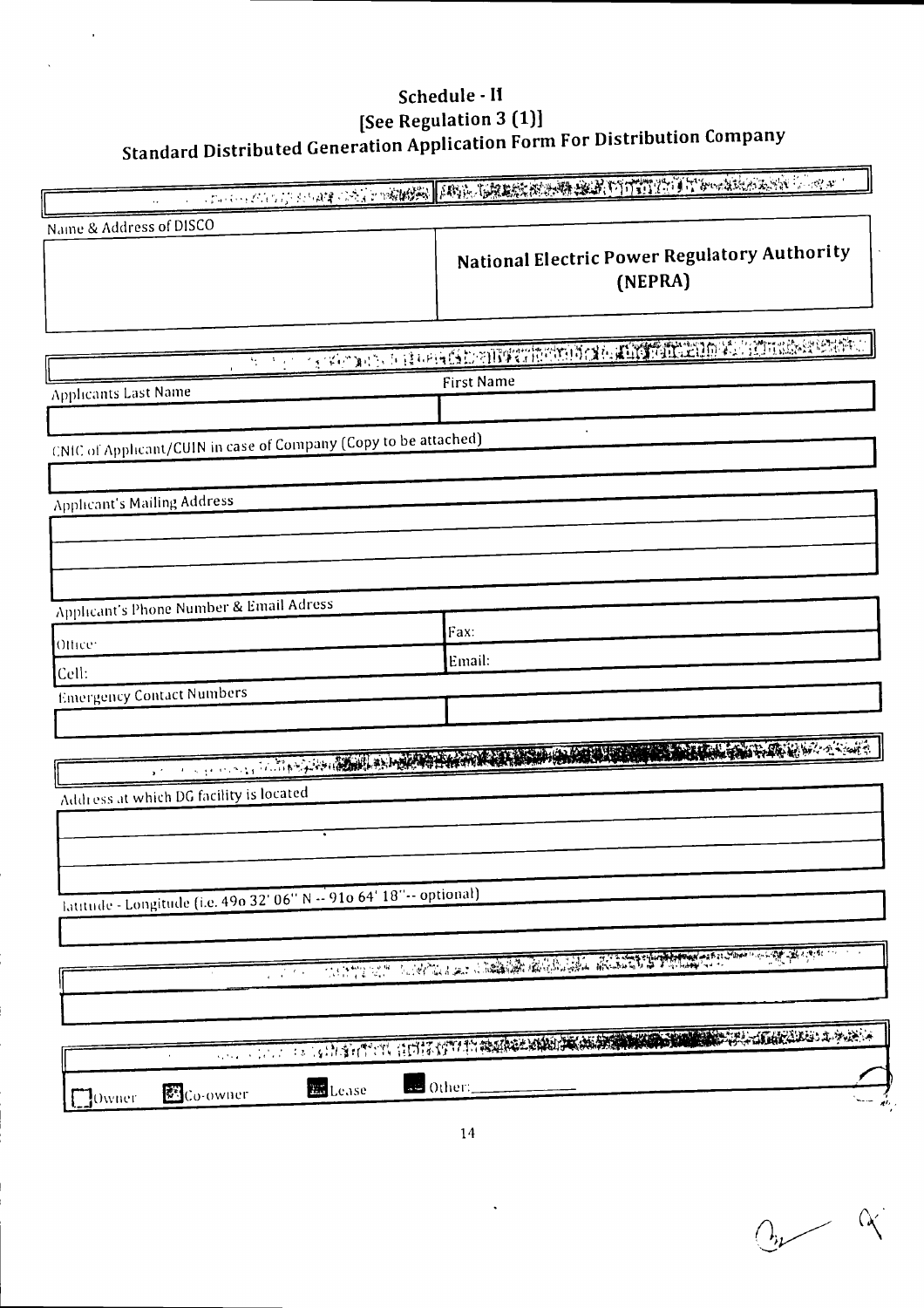|                                 | THE LETTER CONTRACT OF THE RESIDENCE OF THE STANDARD CONTRACT OF THE CONTRACT OF THE CONTRACT OF THE CONTRACT OF |           |
|---------------------------------|------------------------------------------------------------------------------------------------------------------|-----------|
| <b>I</b> Galonsite Use of Power | Net Energy Billing                                                                                               |           |
|                                 |                                                                                                                  |           |
|                                 | $\left( \alpha \right)$ Anticipated annual electricity consumption of the facility or site:                      | (kWh)/yr. |
|                                 | $($ b) Anticipated annual electricity production of the generation system:                                       | (kWh)/yr. |
|                                 | $(c)$ Anticipated annual electricity purchases (i.e., (a) minus (b)                                              | (kWh)/yr. |
|                                 | * Value will be negative if there are net sales to the DISCO.                                                    |           |

 $\hat{\mathbf{r}}$ 

 $\bar{z}$ 

| $\mathbf{q} = \mathbf{q}$ , $\mathbf{q} = \mathbf{q}$ , |                   |
|---------------------------------------------------------|-------------------|
| Contractor's Last Name                                  | <b>First Name</b> |
|                                                         |                   |
| Name of Firm                                            |                   |
|                                                         |                   |
| Contractor's Phone Number                               | E-mail Address    |
|                                                         |                   |
| <b>Mailing Address</b>                                  |                   |
|                                                         |                   |
|                                                         |                   |
|                                                         |                   |
|                                                         |                   |

|  | <b>THE CONSTRUCTION OF THE CONSTRUCTION OF THE CONSTRUCTION OF THE CONSTRUCTION OF THE CONSTRUCTION</b> |  |
|--|---------------------------------------------------------------------------------------------------------|--|

| <b>Exercise Schematic is Attached</b>                                                 | Number of Pages                                                                                                |
|---------------------------------------------------------------------------------------|----------------------------------------------------------------------------------------------------------------|
|                                                                                       |                                                                                                                |
|                                                                                       | A CONTRACTO DI TRANSCO CON CONTRACTO A COMPANY ANNO 1999 ANNO 1999 ANNO 1999 ANNO 1999 ANNO 1999 ANNO 1999 ANN |
| Manufacturer                                                                          | Model No.                                                                                                      |
|                                                                                       |                                                                                                                |
| Version No.                                                                           | Serial No.                                                                                                     |
|                                                                                       |                                                                                                                |
| Generation Type (check one)                                                           | Generation Type (check one)                                                                                    |
| Single Phase<br><b>Re</b> nce Phase                                                   | $\blacksquare$ then:<br><b>A</b> lnverter                                                                      |
| Name Plate AC Ratings (check one)                                                     |                                                                                                                |
| $\epsilon$<br>kVA<br>kW                                                               | volts                                                                                                          |
| <b>Primary Energy Source</b>                                                          |                                                                                                                |
|                                                                                       |                                                                                                                |
| Note: If there is more than one inverters, attach an additional sheet describing each | 15                                                                                                             |

 $Q_{\theta}$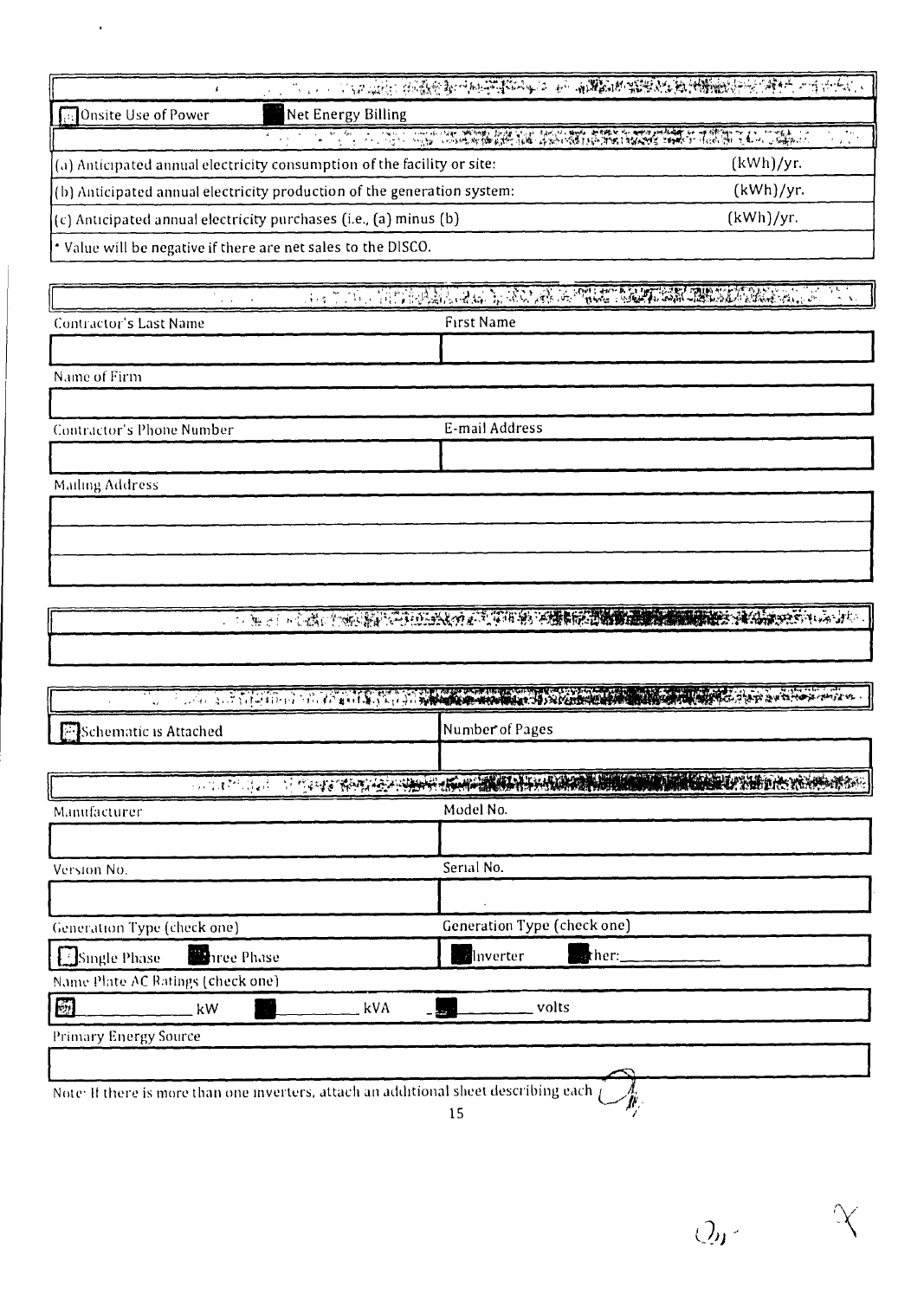<u>न्तर्गत अनुसार स्वर्थन्तर अधिकारण सातानिन सिन्निकारण अनुसारमंत्र अस्ति ।</u>  $\overline{1}$ Ŧ

(a) Has the proposed distributed generation paralleling equipment been certified by Electrical inspector?

A A A CONTRACTOR A CARDON DE LA CONTRACTIVITA DE LA CONTRACTIVITA DE LA CONTRACTIVITA DE LA CONTRACTIVITA DE  $\mathcal{L}$ To the best of my knowledge, all the information provided in this application form is completed and correct.

| <b>Applicant Signature</b>          | Date |  |
|-------------------------------------|------|--|
|                                     |      |  |
|                                     |      |  |
|                                     |      |  |
|                                     |      |  |
| Installer Signature (if applicable) | Date |  |
|                                     |      |  |
|                                     |      |  |
|                                     |      |  |
|                                     |      |  |

16

 $O_{\mathcal{V}}$ X

IY.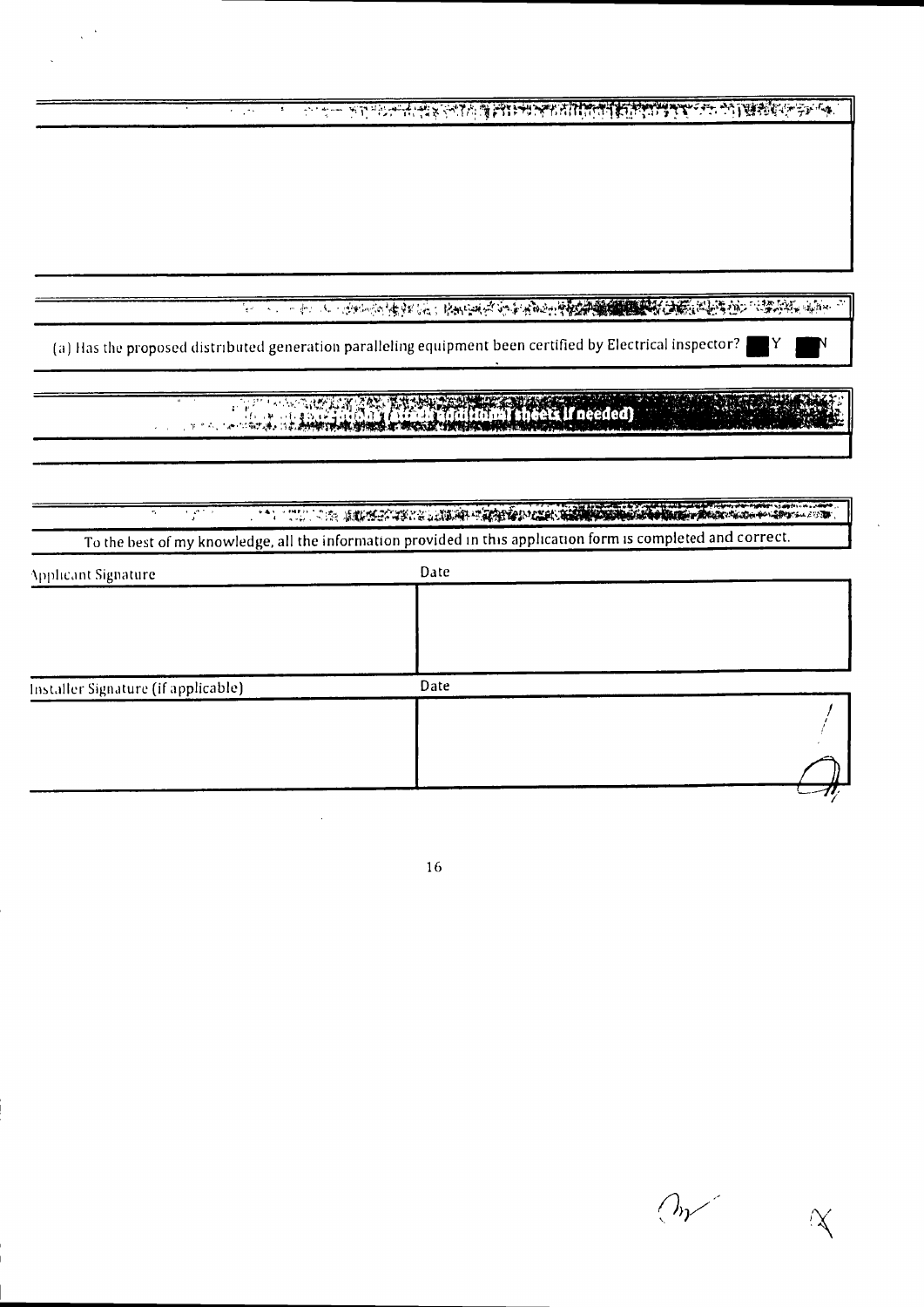# **Schedule - III [See Regulation 4 (2)]**

 $\ddot{\cdot}$ 

# **APPLICATION FOR GRANT OF LICENSE**

# **NATIONAL ELECTRIC POWER REGULATORY AUTHORITY (NEPRA)**

| 1. Name of Applicant:                                                              |      |                                   |  |
|------------------------------------------------------------------------------------|------|-----------------------------------|--|
| 1(a) CNIC of Applicant/CUIN<br>in case of Company (Copy to<br>be attached)         |      |                                   |  |
| 1(b) Address:                                                                      |      |                                   |  |
| 1(c) Contact Nos:                                                                  | Cell | Office $\qquad \qquad \text{Fax}$ |  |
| 1(d) Email Address:                                                                |      |                                   |  |
| 2. Location of DG facility:                                                        |      |                                   |  |
| 3. Name of DISCO with which<br>the DG facility is proposed to<br>be interconnected |      |                                   |  |
| 4. Size of<br>DG facility:                                                         |      |                                   |  |
| 5. Approximate monthly<br>energy proposed to be<br>supplied to DISCO (kWh):        |      |                                   |  |
| 6. Fee to be deposited:<br>(Non-Refundable)                                        |      |                                   |  |
| Applicant's Signature                                                              |      |                                   |  |
|                                                                                    |      |                                   |  |
| Date                                                                               |      |                                   |  |
|                                                                                    |      |                                   |  |

 $a$  $\infty$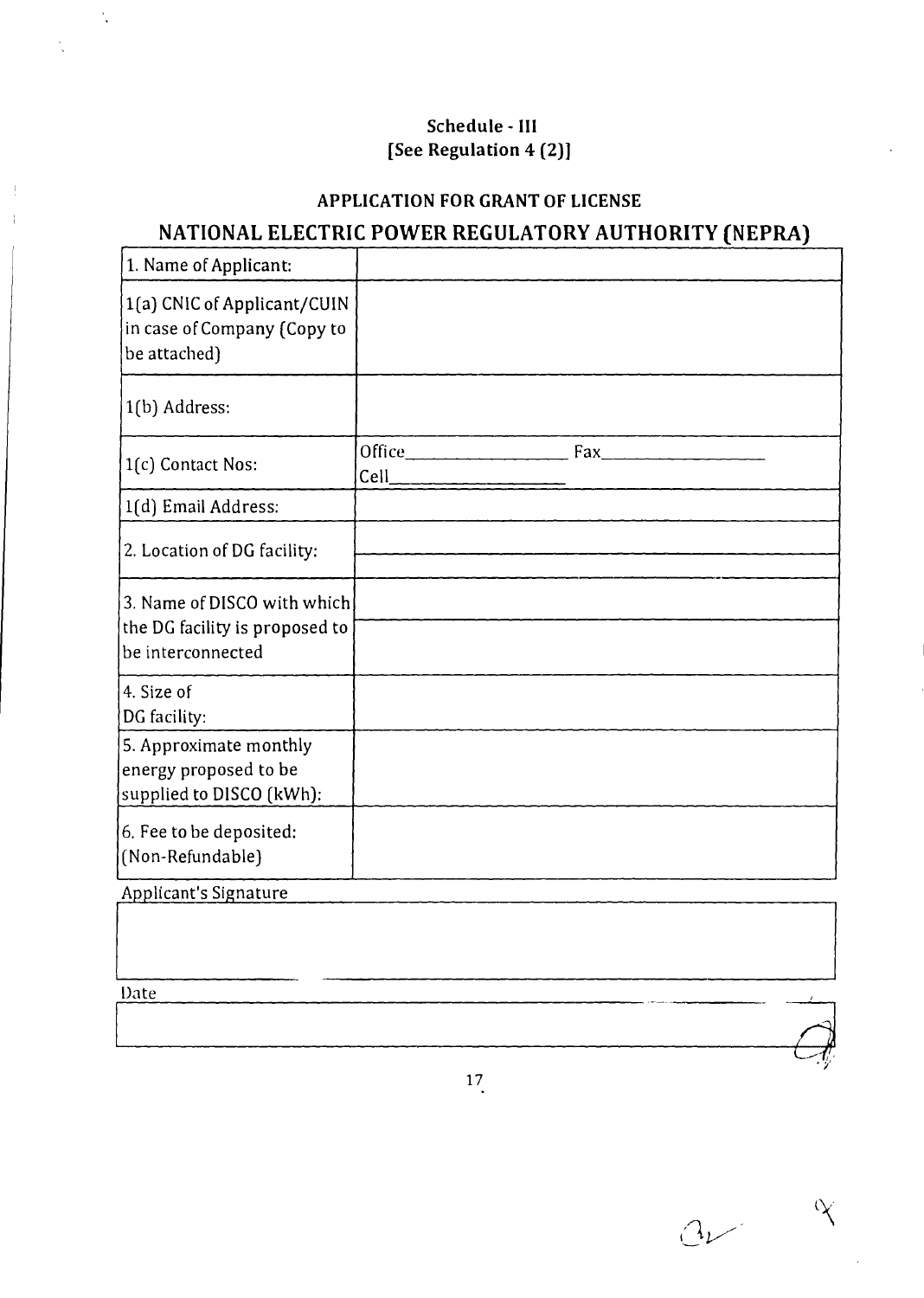# **Schedule -IV [See Regulation 4(2) (b)]**

### **Application for Exemption from section 24 of the Act**

I/we (Name of the Distributed Generator) for the purposes of grant of License of Distributed Generator under NEPRA (Alternative & Renewable Energy) Distributed Generation/Net Metering Regulations 2015 hereby request the Authority for grant of exemption from the requirement of being registered as a company under the Companies Ordinance, 1984 (XLVII of 1984) under section 24 of the Act.  $\bigcirc$   $\bigcirc$ 

# **Name and Address of Distributed Generator Stamp**

 $\mathcal{N}$  $\sim$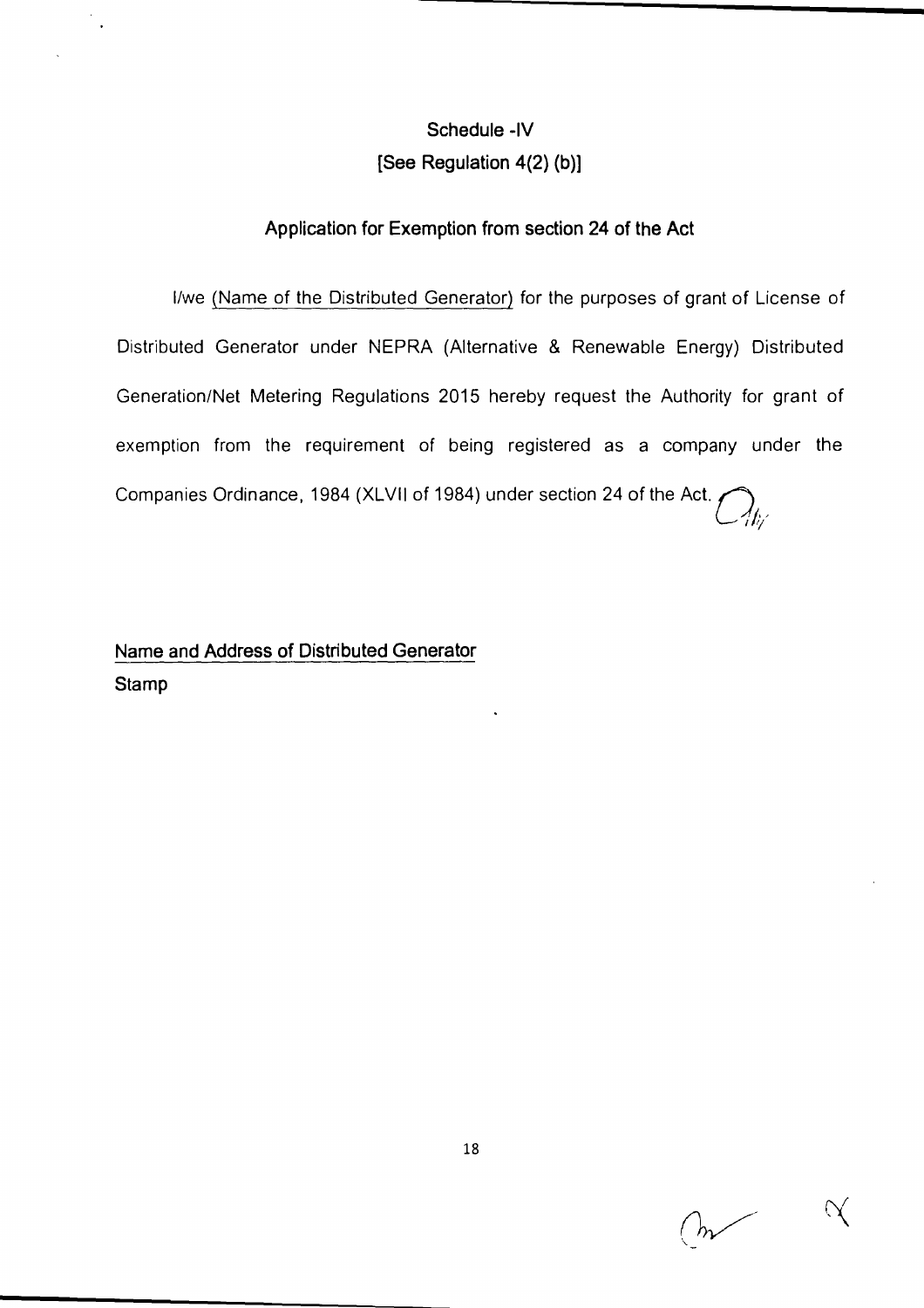# **Schedule -V**

# **[see Regulation 4(2) (c)1**

### **Fee Schedule**

A Distributed Generator shall be bound to pay the onetime fee through pay order in favour of National Electric Power Regulatory Authority (NEPRA) as per following fee schedule; be bound to pay the estimate of the vertical state<br>over Regulatory Aut<br>of the contribution

| $\mathcal{D}_{\mathcal{I}}$ | Cival andré harattre. | 计图片语言 计百存值          |
|-----------------------------|-----------------------|---------------------|
| 1.                          | $0 - 20$ KW           | <b>Free of Cost</b> |
| 2 <sub>1</sub>              | >20-50 KW             | Rs. 500/-           |
| 3.                          | >50-100 KW            | Rs. 1000/-          |
| $\boldsymbol{4}$ .          | >100-1000 KW          | Rs. 5000/-          |
|                             |                       |                     |

 $\langle \, \mathcal{I}_{\mu} \rangle$ 'X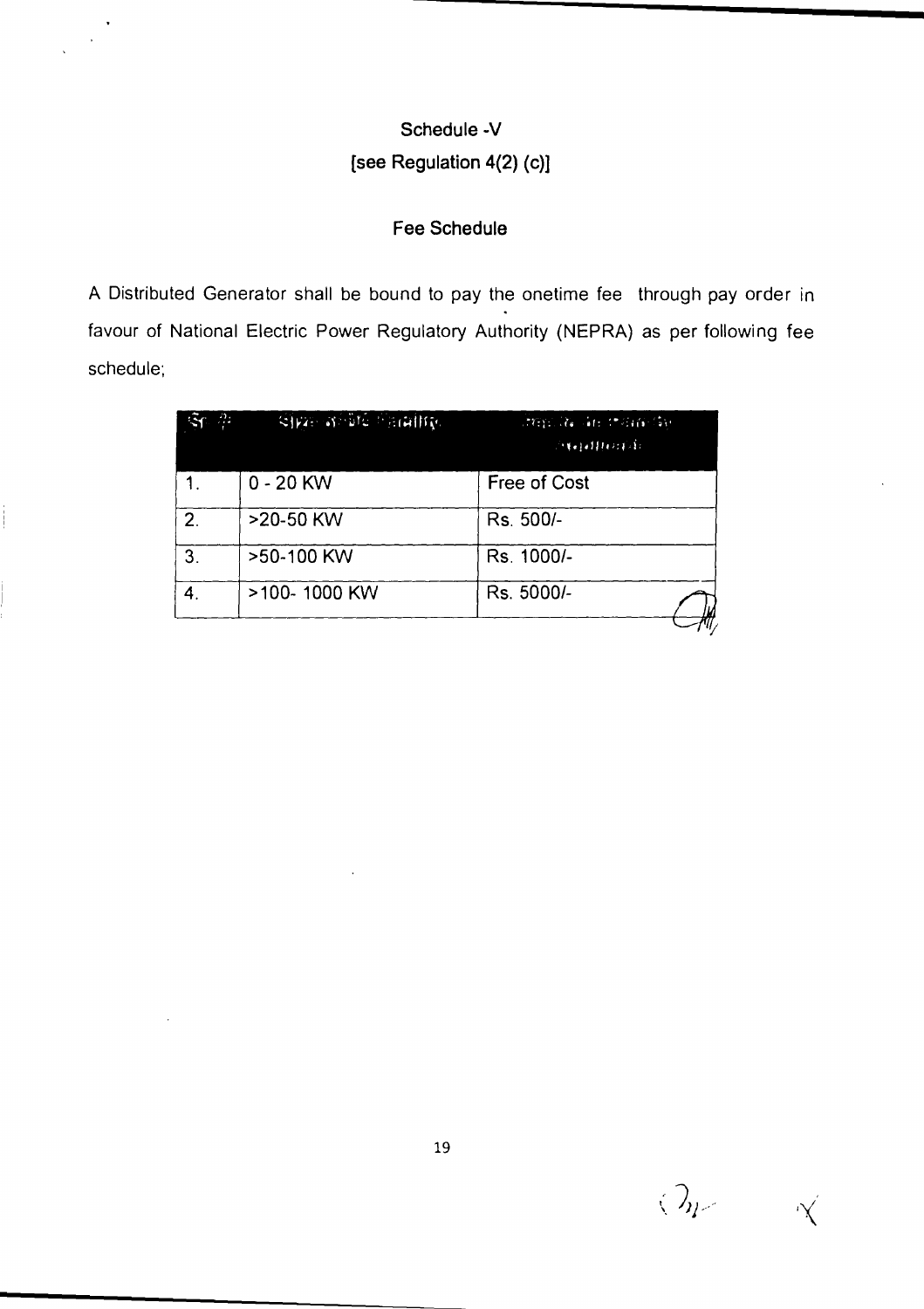# **Schedule -VI [See Regulation 4(2) (d)]**

# **Affidavit (On non-judicial paper of Rs. 5/-)**

I/we (Name of the Distributed Generator) hereby confirm that I/we have read the NEPRA License Template and agree to abide by its Terms and Conditions and the contents of the Application are true and correct to the best of my knowledge and belief and nothing has been concealed thereof.<br> $\bigcirc$ 

Deponent

Oath Commissioner

 $On$ 

 $\alpha$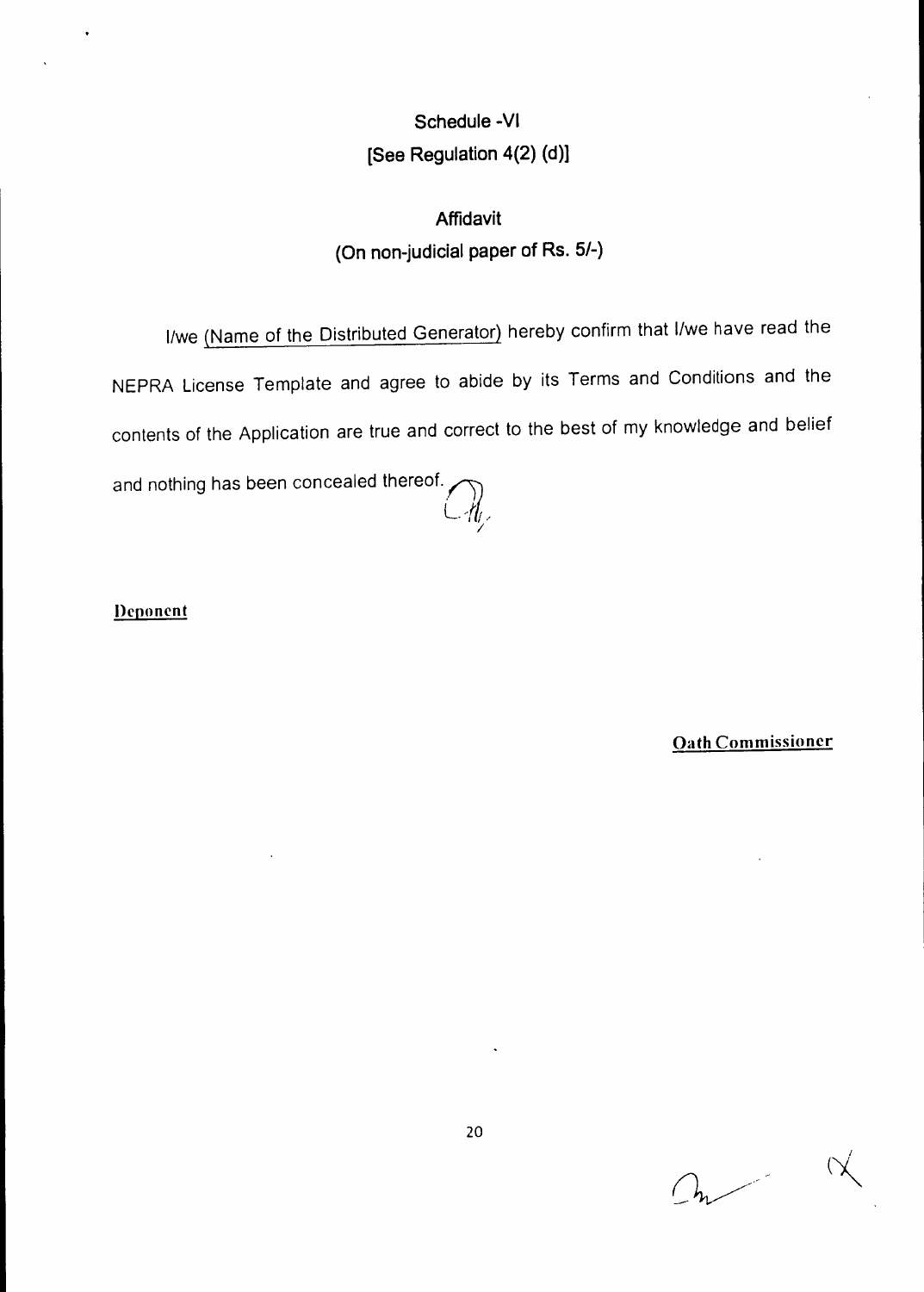# **Schedule -VII [See Regulation 4 (3)]**

### **Generation License Template**

1. NEPRA hereby grants Generation License to (Alternative & ) under Regulation 4 of the NEPRA (Alternative & Renewable) Distributed Generation/Net Metering Regulation 2015 for a period of years. This License is valid up to 20

2. The Licensee shall abide by the provisions under NEPRA (Alternative & Renewable) Distributed Generation/Net Metering Regulation 2015 during the currency of the License.

3. The technical parameters of the net metering arrangement are shown hereunder;

(i) Primary Energy Source Solar/Wind

(ii) Size of DG Facility \_\_\_\_\_\_\_\_\_\_\_\_\_\_\_\_\_ KW

(iii) Generator/Inverter Information Manufacturer \_\_\_\_\_\_\_\_\_\_\_\_\_\_\_\_\_\_\_\_\_ Model No. \_\_\_\_\_\_\_\_\_\_\_\_\_\_\_\_\_\_\_\_\_\_

(iv) Generation Type Inverter/Other

4. This License may be renewed subject to NEPRA Regulation\_

**NEPRA Authority** 

**Name and Address of Distributed Generator**